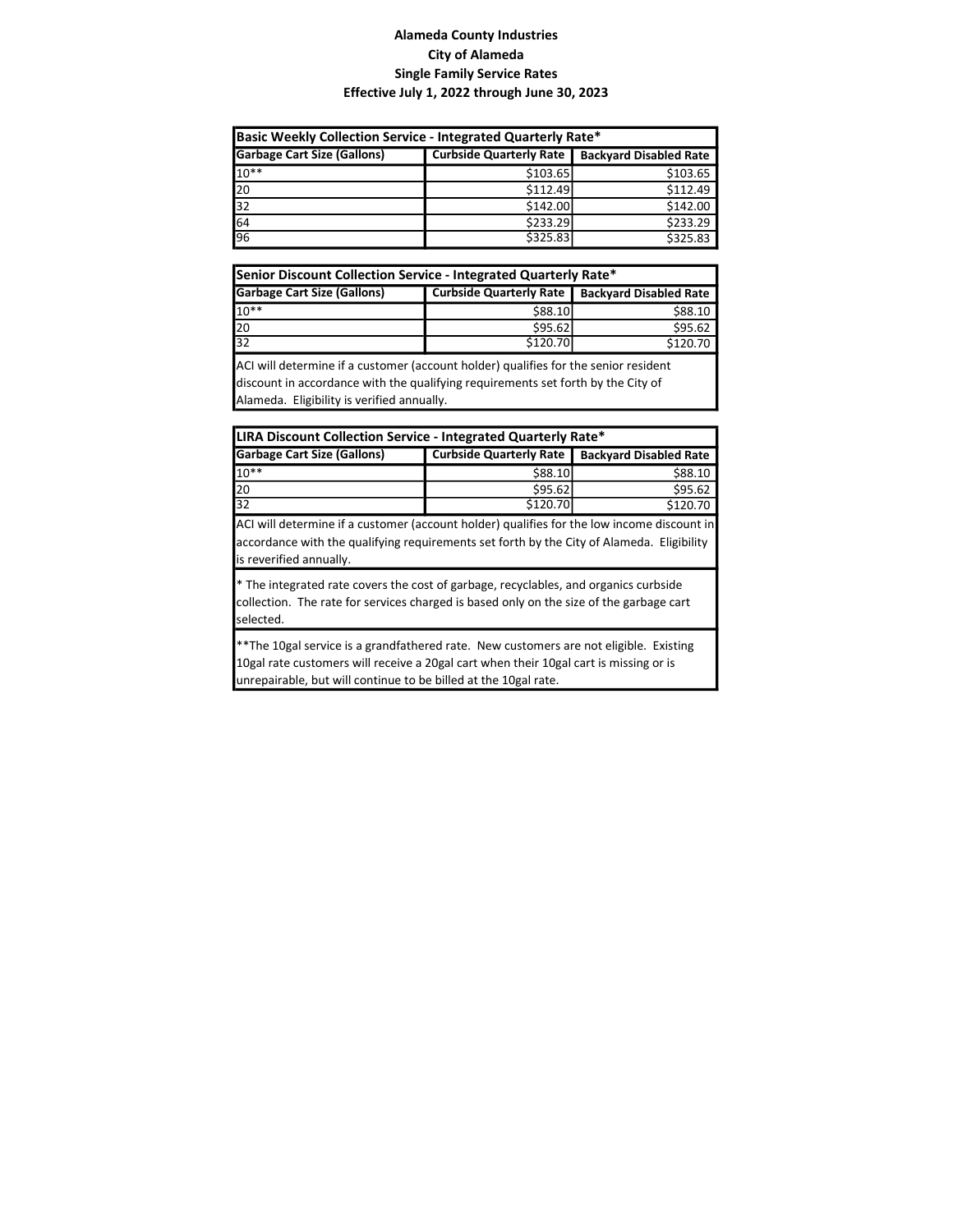| Miscellaneous Service - Rates per Occurrence                           |                            |  |
|------------------------------------------------------------------------|----------------------------|--|
| Service                                                                | <b>Rate Per Occurrence</b> |  |
| <b>Extra Garbage Bag Sticker</b>                                       | \$9.14                     |  |
| Extra Yard Trimmings Bag Sticker<br>Service Level Changes in excess of | \$2.00                     |  |
| once per 12-month period*                                              | \$27.46                    |  |
| Cart replacement in excess of<br>once per 12-month period*             | \$71.66                    |  |
| 2nd On-Call Clean Up Service                                           | \$167.71                   |  |
| 2nd On-Call Bulky Pickup Service<br>Backyard Service (for all carts) - | \$167.71                   |  |
| <b>Billed Quarterly</b>                                                | S62.                       |  |

| Single Family Garbage - Additional Service            |         |  |
|-------------------------------------------------------|---------|--|
| <b>Garbage Cart Size (Gallons)</b><br>Per Cart/Pickup |         |  |
| $\frac{20}{32}$                                       | \$11.29 |  |
|                                                       | \$15.61 |  |
| $\frac{64}{96}$                                       | \$31.49 |  |
|                                                       | \$47.28 |  |

| Single Family Recycling - Additional Service            |         |  |
|---------------------------------------------------------|---------|--|
| <b>Recycling Cart Size (Gallons)</b><br>Per Cart/Pickup |         |  |
| $\frac{32}{64}$                                         | \$12.49 |  |
|                                                         | \$25.20 |  |
|                                                         | \$37.83 |  |

| Single Family Organics - Additional Service            |         |  |
|--------------------------------------------------------|---------|--|
| <b>Organics Cart Size (Gallons)</b><br>Per Cart/Pickup |         |  |
| 13                                                     | \$9.43  |  |
| $\overline{20}$                                        | \$12.49 |  |
|                                                        | \$12.49 |  |
| $\frac{32}{64}$                                        | \$25.20 |  |
|                                                        | \$37.83 |  |

| Single Family Recycling - Contamination Fee             |         |  |
|---------------------------------------------------------|---------|--|
| <b>Recycling Cart Size (Gallons)</b><br>Per Cart/Pickup |         |  |
| $\overline{32}$                                         | \$12.49 |  |
| $\frac{64}{96}$                                         | \$25.20 |  |
|                                                         | \$37.83 |  |

| <b>Single Family Organics - Contamination Fee</b>      |         |  |
|--------------------------------------------------------|---------|--|
| <b>Organics Cart Size (Gallons)</b><br>Per Cart/Pickup |         |  |
| 13                                                     | \$9.43  |  |
| 20                                                     | \$12.49 |  |
| 32                                                     | \$12.49 |  |
| 64                                                     | \$25.20 |  |
| 96                                                     | \$37.83 |  |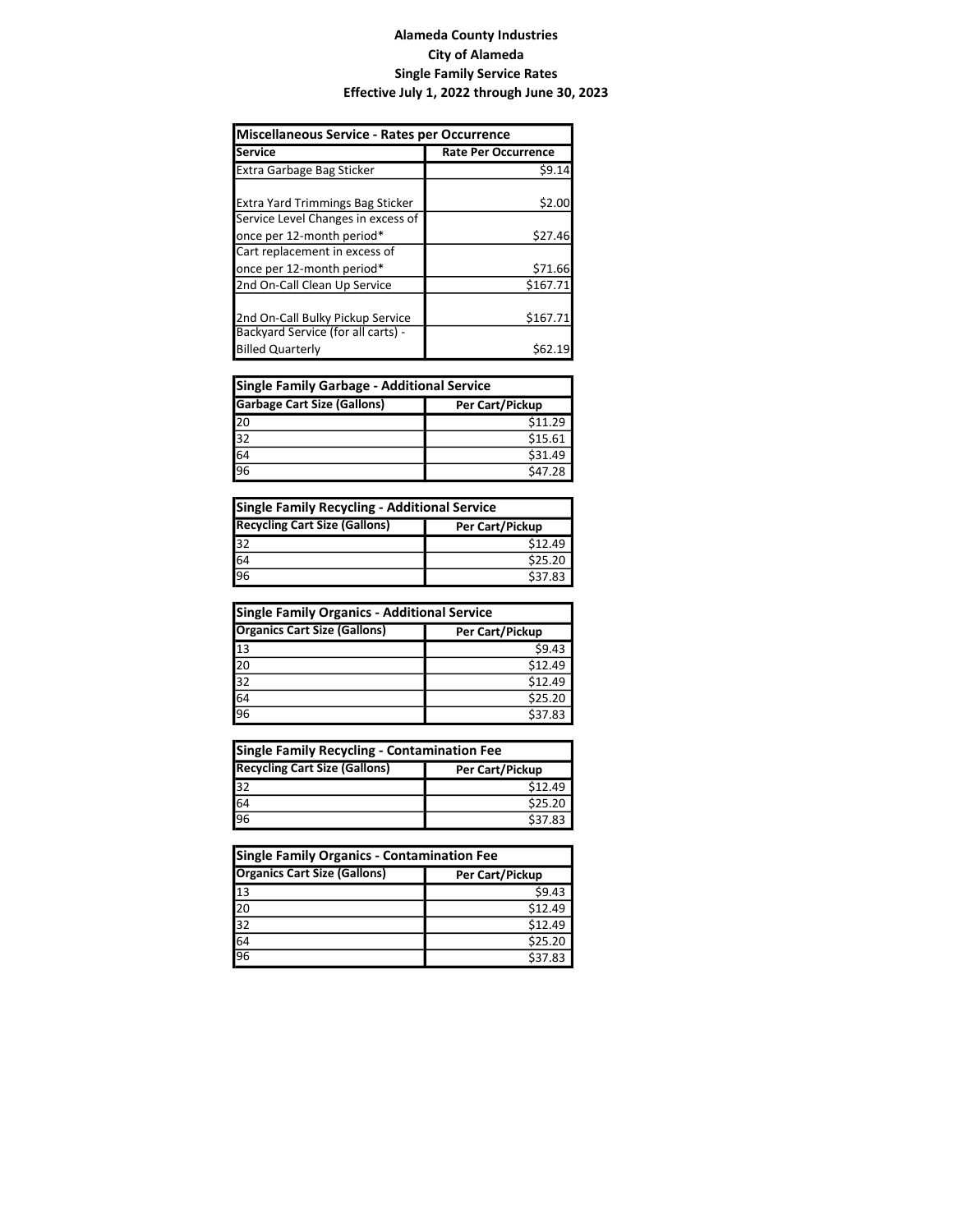#### Basic Service Menu for Multi-Plexes (2-4 living units)

| Basic Weekly Collection Service - Garbage Quarterly Rate* |                       |                         |                      |
|-----------------------------------------------------------|-----------------------|-------------------------|----------------------|
|                                                           |                       | <b>Recyclables Rate</b> | <b>Organics Rate</b> |
|                                                           | <b>Curbside</b>       | <b>Per Living Unit</b>  | Per Living Unit      |
|                                                           | <b>Quarterly Rate</b> | (for carts up to 96-    | (for carts up to     |
| <b>Garbage Cart Size (Gallons)</b>                        |                       | Gallons)                | 96-Gallons)          |
| $10**$                                                    | \$38.01               | \$24.75                 | \$21.35              |
| 20                                                        | \$66.40               | \$24.75                 | \$21.35              |
| 32                                                        | \$95.91               | \$24.75                 | \$21.35              |
| 64                                                        | \$187.21              | \$24.75                 | \$21.35              |
| 96                                                        | \$279.74              | \$24.75                 | \$21.35              |

\* The integrated rate covers the cost of garbage, recyclables, and organics curbside collection. The rate for services charged is based only on the size of the garbage cart selected.

| Senior Discount Collection Service - Quarterly Rate* |                                               |                                                                           |                                                                    |
|------------------------------------------------------|-----------------------------------------------|---------------------------------------------------------------------------|--------------------------------------------------------------------|
| <b>Garbage Cart Size (Gallons)</b>                   | <b>Senior Garbage</b><br><b>Rate Per Cart</b> | <b>Recyclables Rate</b><br><b>Per Living Unit</b><br>(for carts up to 96- | <b>Organics Rate</b><br><b>Per Living Unit</b><br>(for carts up to |
|                                                      |                                               | Gallons)                                                                  | 96-Gallons)                                                        |
| $10**$                                               | \$33.08                                       | \$24.75                                                                   | \$21.35                                                            |
| 20                                                   | \$56.44                                       | \$24.75                                                                   | \$21.35                                                            |
| $\overline{32}$                                      | \$81.52                                       | \$24.75                                                                   | \$21.35                                                            |

ACI will determine if a customer (account holder) qualifies for the senior resident discount in accordance with the qualifying requirements set forth by the City of Alameda. Eligibility is verified annually.

| <b>LIRA Discount Collection Service - Quarterly Rate*</b> |                                             |                                                                           |                                                                    |
|-----------------------------------------------------------|---------------------------------------------|---------------------------------------------------------------------------|--------------------------------------------------------------------|
| <b>Garbage Cart Size (Gallons)</b>                        | <b>LIRA Garbage</b><br><b>Rate Per Cart</b> | <b>Recyclables Rate</b><br><b>Per Living Unit</b><br>(for carts up to 96- | <b>Organics Rate</b><br><b>Per Living Unit</b><br>(for carts up to |
|                                                           |                                             | Gallons)                                                                  | 96-Gallons)                                                        |
| $10**$                                                    | \$33.08                                     | \$24.75                                                                   | \$21.35                                                            |
| 20                                                        | \$56.44                                     | \$24.75                                                                   | \$21.35                                                            |
| 32                                                        | \$81.52                                     | \$24.75                                                                   | \$21.35                                                            |

ACI will determine if a customer (account holder) qualifies for thelow income discount in accordance with the qualifying requirements set forth by the City of Alameda. Eligibility is reverified annually.

| Basic Weekly Collection Service - Monthly Rate*                                           |                     |                                                 |                        |  |  |  |  |
|-------------------------------------------------------------------------------------------|---------------------|-------------------------------------------------|------------------------|--|--|--|--|
|                                                                                           |                     | <b>Organics Rate</b><br><b>Recyclables Rate</b> |                        |  |  |  |  |
|                                                                                           | <b>Curbside</b>     | <b>Per Living Unit</b>                          | <b>Per Living Unit</b> |  |  |  |  |
|                                                                                           | <b>Monthly Rate</b> | (for carts up to 96-                            | (for carts up to       |  |  |  |  |
| <b>Garbage Cart Size (Gallons)</b>                                                        |                     | Gallons)                                        | 96-Gallons)            |  |  |  |  |
| 32                                                                                        | \$31.97             | \$8.25                                          | \$7.12                 |  |  |  |  |
| 64                                                                                        | \$62.40             | \$8.25                                          | \$7.12                 |  |  |  |  |
| 96                                                                                        | \$93.24             | \$8.25                                          | \$7.12                 |  |  |  |  |
| Property Owners paying for all units of a Multi-Plex can opt to pay monthly for services. |                     |                                                 |                        |  |  |  |  |
|                                                                                           |                     |                                                 |                        |  |  |  |  |

\* The integrated rate covers the cost of garbage, recyclables, and organics curbside collection. The rate for services charged is based only on the size of the garbage cart selected.

\*\*The 10gal service is a grandfathered rate. New customers are not eligible. Existing 10gal rate customers will receive a 20gal cart when their 10gal cart is missing or is unrepairable, but will continue to be billed at the 10gal rate.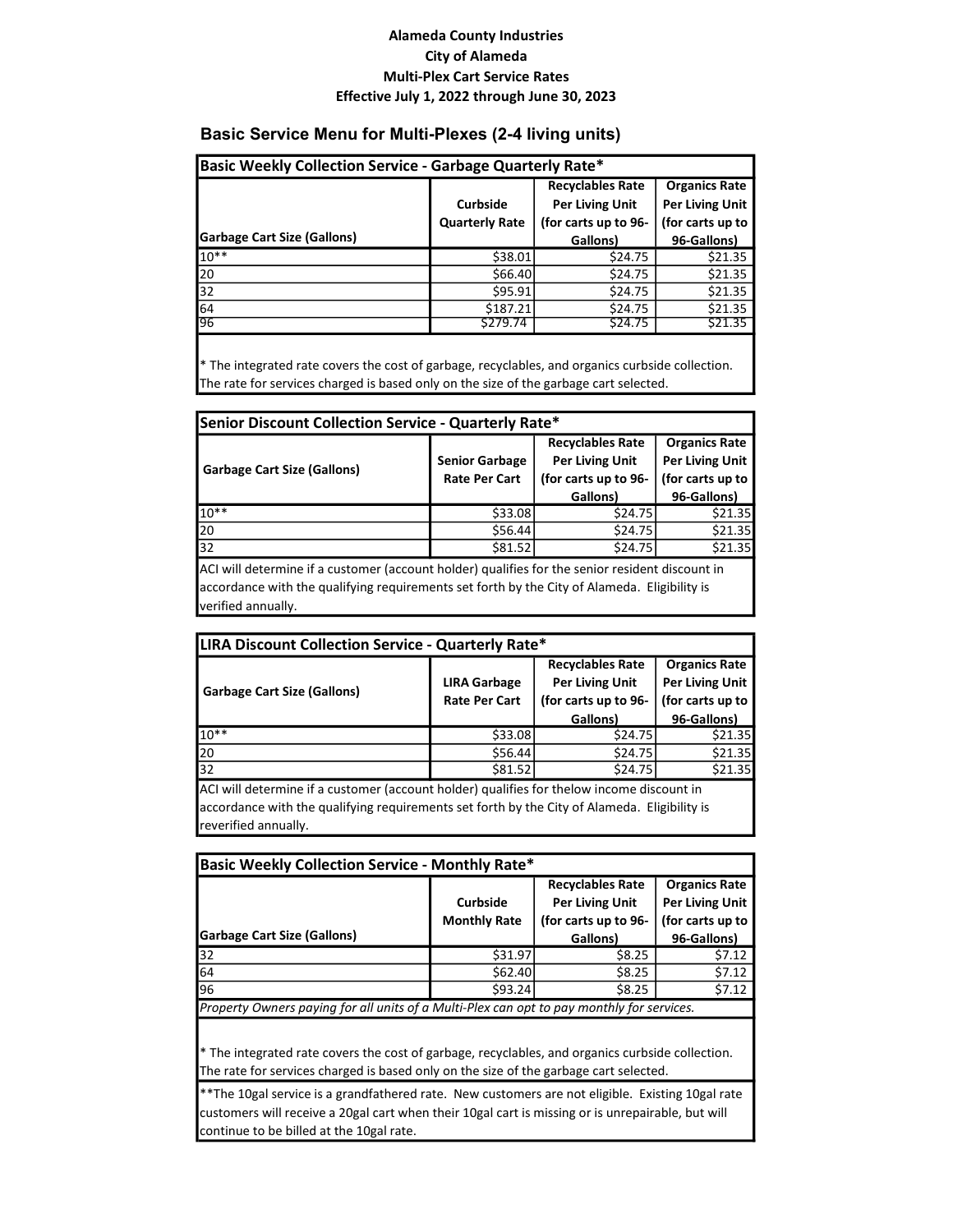| <b>Miscellaneous Service - Rates per Occurrence</b> |                 |  |  |  |  |
|-----------------------------------------------------|-----------------|--|--|--|--|
|                                                     | <b>Rate Per</b> |  |  |  |  |
| <b>Service</b>                                      | Occurrence      |  |  |  |  |
|                                                     |                 |  |  |  |  |
| Extra Garbage Bag Sticker                           | \$9.14          |  |  |  |  |
|                                                     |                 |  |  |  |  |
| <b>Extra Yard Trimmings Bag Sticker</b>             | \$2.00          |  |  |  |  |
| Service Level Changes in excess of once             |                 |  |  |  |  |
| per 12-month period*                                | \$27.46         |  |  |  |  |
| Cart replacement in excess of once per              |                 |  |  |  |  |
| 12-month period*                                    | \$71.66         |  |  |  |  |
|                                                     |                 |  |  |  |  |
| 2nd On-Call Clean Up Service                        | \$167.71        |  |  |  |  |
|                                                     |                 |  |  |  |  |
| 2nd On-Call Bulky Pickup Service                    | \$167.71        |  |  |  |  |
| Backyard Service (for all carts) - Billed           |                 |  |  |  |  |
| Quarterly                                           | \$62.19         |  |  |  |  |

| Multi-Plex Garbage - Additional Service  |                 |  |  |  |
|------------------------------------------|-----------------|--|--|--|
| <b>Garbage Cart Size (Gallons)</b>       | Per Cart/Pickup |  |  |  |
| $\frac{20}{32}$<br>$\frac{32}{64}$<br>96 | \$11.29         |  |  |  |
|                                          | \$15.61         |  |  |  |
|                                          | \$31.49         |  |  |  |
|                                          | \$47.28         |  |  |  |

| Multi-Plex Recycling - Additional Service               |         |  |  |  |  |
|---------------------------------------------------------|---------|--|--|--|--|
| <b>Recycling Cart Size (Gallons)</b><br>Per Cart/Pickup |         |  |  |  |  |
| $\overline{32}$                                         | \$12.49 |  |  |  |  |
| $\frac{64}{96}$                                         | \$25.20 |  |  |  |  |
|                                                         | \$37.83 |  |  |  |  |

| Multi-Plex Organics - Additional Service       |                 |  |  |  |  |
|------------------------------------------------|-----------------|--|--|--|--|
| <b>Organics Cart Size (Gallons)</b>            | Per Cart/Pickup |  |  |  |  |
| $\overline{13}$                                | \$9.43          |  |  |  |  |
| 20                                             | \$12.49         |  |  |  |  |
| $\frac{1}{32}$ $\frac{32}{64}$ $\frac{64}{96}$ | \$12.49         |  |  |  |  |
|                                                | \$25.20         |  |  |  |  |
|                                                | \$37.83         |  |  |  |  |

| Multi-Plex Recycling - Contamination Fee                |         |  |  |  |  |
|---------------------------------------------------------|---------|--|--|--|--|
| <b>Recycling Cart Size (Gallons)</b><br>Per Cart/Pickup |         |  |  |  |  |
| $\overline{32}$                                         | \$12.49 |  |  |  |  |
| 64                                                      | \$25.20 |  |  |  |  |
| 96                                                      | \$37.83 |  |  |  |  |

| Multi-Plex Organics - Contamination Fee |                 |  |  |  |  |
|-----------------------------------------|-----------------|--|--|--|--|
| <b>Organics Cart Size (Gallons)</b>     | Per Cart/Pickup |  |  |  |  |
| 13                                      | \$9.43          |  |  |  |  |
| $\frac{20}{32}$                         | \$12.49         |  |  |  |  |
|                                         | \$12.49         |  |  |  |  |
| $\frac{64}{96}$                         | \$25.20         |  |  |  |  |
|                                         | \$37.83         |  |  |  |  |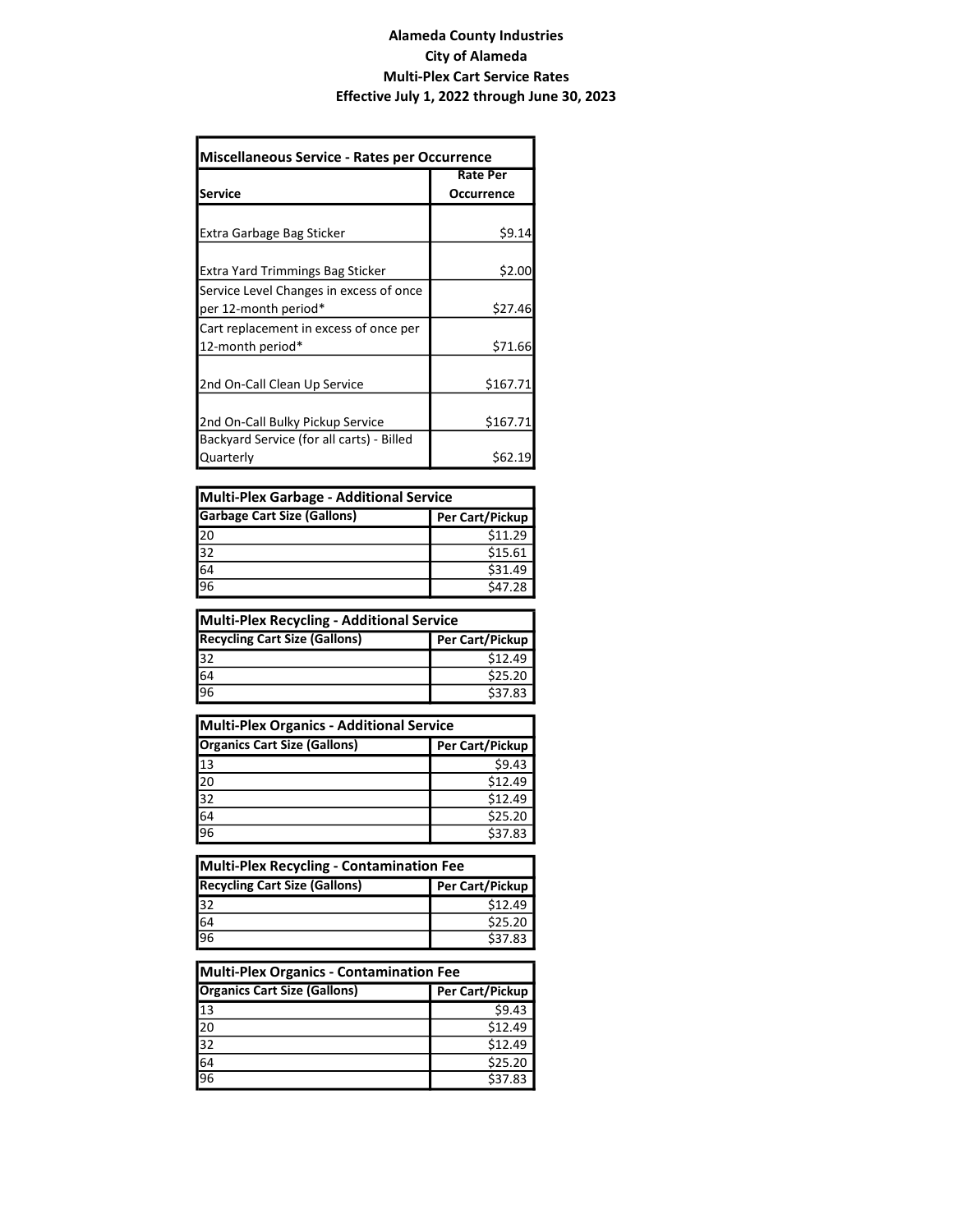# Multi-Plex Bin Service (2-4 Living Units)\*

| <b>Garbage Bin Size</b>                                                    | <b>Garbage Bin Service: Weekly Collection Frequency</b> |                                                               |            |             |             |             |
|----------------------------------------------------------------------------|---------------------------------------------------------|---------------------------------------------------------------|------------|-------------|-------------|-------------|
| (Cubic Yards)                                                              | 1                                                       |                                                               |            |             | 5           | 61          |
| 1                                                                          | \$180.29                                                | \$364.18                                                      | \$551.67   | \$742.76    | \$937.45    | \$1,135.78  |
| 1.5                                                                        | \$270.43                                                | \$546.25                                                      | \$827.50   | \$1,114.16  | \$1,406.20  | \$1,703.67  |
| 2                                                                          | \$360.57                                                | \$728.34                                                      | \$1,103.34 | \$1,485.54  | \$1,874.93  | \$2,271.55  |
| 3                                                                          | \$540.86                                                | \$1,092.51                                                    | \$1,654.99 | \$2,228.31  | \$2,812.41  | \$3,407.34  |
| 4                                                                          | \$721.14                                                | \$1,456.68                                                    | \$2,206.64 | \$2,971.08  | \$3,749.88  | \$4,543.14  |
| 5                                                                          | \$901.39                                                | \$1,820.84                                                    | \$2,759.57 | \$3,713.82  | \$4,687.35  | \$5,678.87  |
| 6                                                                          | \$1,081.70                                              | \$2,185.01                                                    | \$3,309.96 | \$4,456.58  | \$5,624.81  | \$6,814.67  |
| 7                                                                          | \$1,261.96                                              | \$2,549.18                                                    | \$3,861.63 | \$5,199.34  | \$6,562.26  | \$7,950.45  |
| <b>Garbage Compactor Size</b>                                              |                                                         | <b>Garbage Compactor Service: Weekly Collection Frequency</b> |            |             |             |             |
| (Cubic Yards)                                                              |                                                         |                                                               |            |             |             |             |
| 1                                                                          | \$360.58                                                | \$728.34                                                      | \$1,103.30 | \$1,485.52  | \$1,874.90  | \$2,271.55  |
| 1.5                                                                        | \$540.85                                                | \$1,092.48                                                    | \$1,655.00 | \$2,228.32  | \$2,812.41  | \$3,407.31  |
| 2                                                                          | \$721.13                                                | \$1,456.69                                                    | \$2,206.69 | \$2,971.11  | \$3,749.90  | \$4,543.12  |
| 3                                                                          | \$1,081.73                                              | \$2,185.01                                                    | \$3,309.99 | \$4,456.60  | \$5,624.82  | \$6,814.70  |
| 4                                                                          | \$1,442.29                                              | \$2,913.37                                                    | \$4,413.28 | \$5,942.12  | \$7,499.71  | \$9,086.25  |
| 5                                                                          | \$1,802.81                                              | \$3,641.69                                                    | \$5,519.16 | \$7,427.65  | \$9,374.70  | \$11,357.77 |
| 6                                                                          | \$2,163.37                                              | \$4,374.09                                                    | \$6,619.92 | \$8,913.17  | \$11,249.61 | \$13,629.34 |
| 7                                                                          | \$2,523.93                                              | \$5,098.38                                                    | \$7,723.26 | \$10,398.69 | \$13,124.54 | \$15,900.89 |
| Monthly rate for weekly unlimited<br>recyclables collection (per dwelling) | \$<br>8.25                                              |                                                               |            |             |             |             |
| Monthly rate for weekly unlimited<br>organics collection (per dwelling)    | \$<br>7.12                                              |                                                               |            |             |             |             |

#### Monthly Push/Pull Charges for Multi-Plex Dwellings

Includes bringing container from its location on your property to the curb for servicing, and returning the container to your property when empty.

| <b>Linear Feet</b> |          |          |            | <b>Weekly Collection Frequency</b> |            |            |
|--------------------|----------|----------|------------|------------------------------------|------------|------------|
| (Range)            |          |          |            |                                    | 5          | 61         |
| $1 - 20'$          | \$27.22  | \$54.48  | \$81.70    | \$108.91                           | \$136.15   | \$163.38   |
| $21 - 40'$         | \$54.48  | \$108.91 | \$163.38   | \$217.85                           | \$272.32   | \$326.76   |
| $41 - 60'$         | \$81.70  | \$163.38 | \$245.08   | \$326.76                           | \$408.47   | \$490.15   |
| $61 - 80'$         | \$108.91 | \$217.85 | \$326.76   | \$435.70                           | \$544.62   | \$653.56   |
| $81 - 100'$        | \$136.15 | \$272.32 | \$408.47   | \$544.62                           | \$680.76   | \$816.95   |
| $101 - 120'$       | \$163.38 | \$326.76 | \$490.15   | \$653.56                           | \$816.94   | \$980.32   |
| 121 - 140'         | \$190.62 | \$381.24 | \$571.85   | \$762.48                           | \$953.10   | \$1,143.70 |
| 141 - 160'         | \$217.85 | \$435.70 | \$653.56   | \$871.39                           | \$1,089.25 | \$1,307.09 |
| 161 - 180'         | \$245.08 | \$490.15 | \$735.24]  | \$980.32                           | \$1,225.39 | \$1,470.49 |
| 181 - 200'         | \$272.32 | \$544.62 | \$816.94]  | \$1,089.25                         | \$1,361.56 | \$1,633.86 |
| 201 - 220'         | \$299.58 | \$599.10 | \$898.61   | \$1,198.16                         | \$1,497.72 | \$1,797.24 |
| 221 - 240'         | \$326.76 | \$653.56 | \$980.32   | \$1,307.09                         | \$1,633.86 | \$1,960.63 |
| 241 - 260'         | \$354.00 | \$708.01 | \$1,062.01 | \$1,416.01                         | \$1,770.00 | \$2,124.01 |
| 261 - 280'         | \$381.24 | \$762.48 | \$1,143.70 | \$1,524.93                         | \$1,906.17 | \$2,287.41 |
| 281-300'           | \$408.47 | \$816.94 | \$1,225.39 | \$1,633.86                         | \$2,042.33 | \$2,450.81 |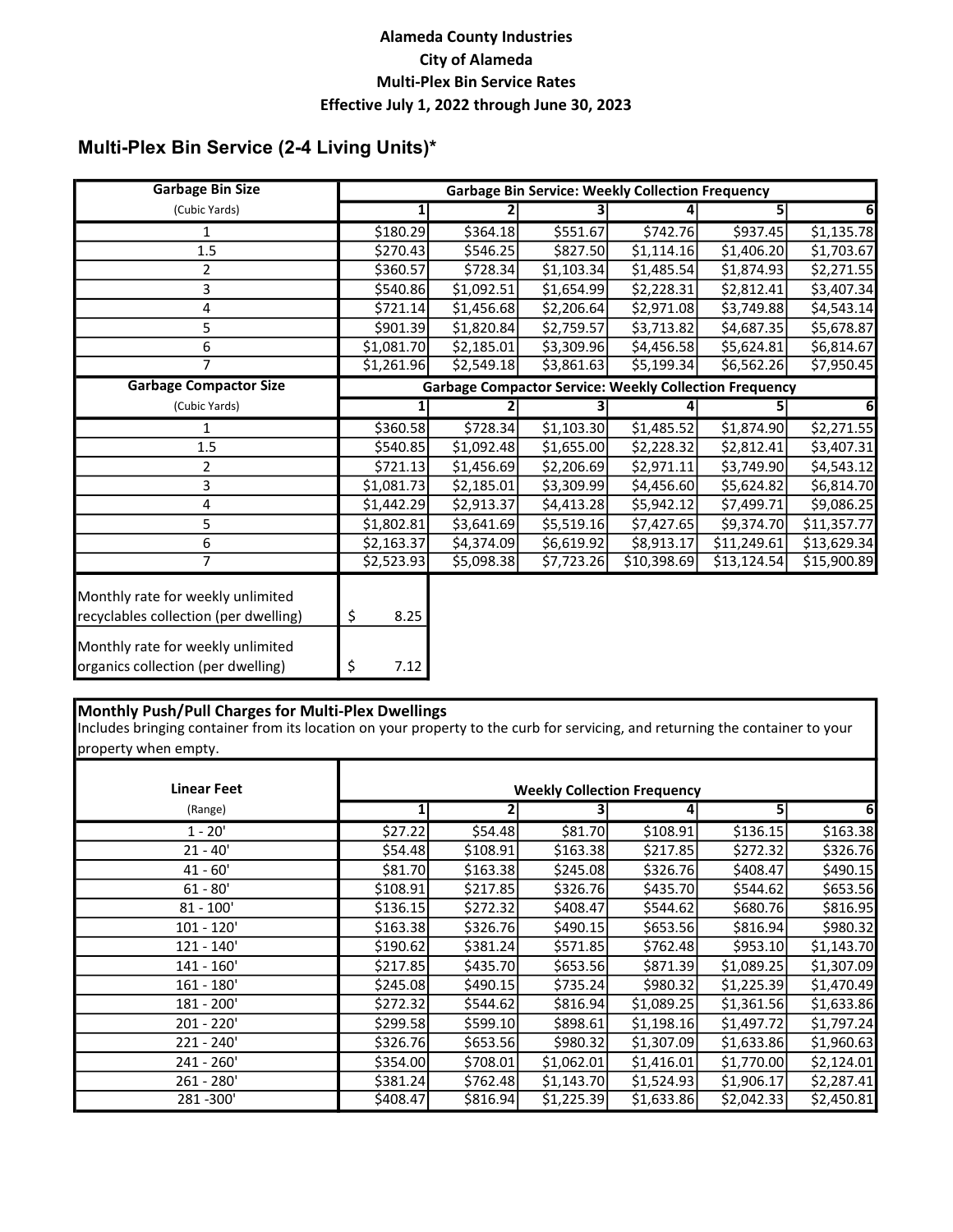### Monthly Push Charges for Multi-Plex Dwellings

Includes bringing the container to the curb for servicing. Container will be left at the curb, empty.

| <b>Linear Feet</b> | <b>Weekly Collection Frequency</b> |          |           |           |            |            |
|--------------------|------------------------------------|----------|-----------|-----------|------------|------------|
| (Range)            | 1                                  |          |           |           | 5          | 61         |
| $1 - 20'$          | \$16.34                            | \$32.70  | \$49.02   | \$65.37   | \$81.70    | \$98.02    |
| $21 - 40'$         | \$32.70                            | \$65.37  | \$97.97   | \$130.72  | \$163.38   | \$196.09   |
| $41 - 60'$         | \$49.02                            | \$98.02  | \$147.05  | \$196.09  | \$245.08   | \$294.09   |
| $61 - 80'$         | \$65.37                            | \$130.72 | \$196.09  | \$261.40] | \$326.60   | \$392.14   |
| $81 - 100'$        | \$81.70                            | \$163.38 | \$245.08  | \$326.76  | \$408.47   | \$490.15   |
| $101 - 120'$       | \$98.02                            | \$196.09 | \$294.09  | \$392.14  | \$490.15   | \$588.17   |
| $121 - 140'$       | \$114.38                           | \$228.73 | \$343.11  | \$457.48  | \$571.86   | \$686.24   |
| $141 - 160'$       | \$130.72                           | \$261.40 | \$392.14] | \$522.84  | \$653.56   | \$784.26   |
| $161 - 180'$       | \$147.05                           | \$294.09 | \$441.15  | \$588.17  | \$735.24]  | \$882.28   |
| 181 - 200'         | \$163.38                           | \$326.77 | \$490.15  | \$653.54] | \$816.94]  | \$980.32   |
| $201 - 220'$       | \$179.70                           | \$359.47 | \$539.16  | \$718.91  | \$898.61   | \$1,078.35 |
| $221 - 240'$       | \$196.09                           | \$392.14 | \$588.17  | \$784.26  | \$980.32   | \$1,176.37 |
| $241 - 260'$       | \$212.39                           | \$424.82 | \$637.22  | \$849.63  | \$1,062.01 | \$1,274.41 |
| $261 - 280'$       | \$228.73                           | \$457.69 | \$686.24] | \$914.95  | \$1,143.70 | \$1,372.45 |
| 281-300'           | \$245.08                           | \$490.19 | \$735.24  | \$980.32  | \$1,225.39 | \$1,470.49 |

### Monthly Pull Charges for Multi-Plex Dwellings

Includes returning the container from the curb to the property after servicing is performed.

| <b>Linear Feet</b> | <b>Weekly Collection Frequency</b> |          |           |           |          |          |
|--------------------|------------------------------------|----------|-----------|-----------|----------|----------|
| (Range)            | $1\vert$                           |          |           |           | 5.       | 6        |
| $1 - 20'$          | \$10.90                            | \$21.78  | \$32.70   | \$43.55   | \$54.48  | \$65.37  |
| $21 - 40'$         | \$21.78                            | \$43.55  | \$65.37   | \$87.13   | \$108.91 | \$130.71 |
| $41 - 60'$         | \$32.70                            | \$65.37  | \$98.02   | \$130.72  | \$163.40 | \$196.07 |
| $61 - 80'$         | \$43.55                            | \$87.13  | \$130.72  | \$174.29  | \$217.85 | \$261.40 |
| $81 - 100'$        | \$54.48                            | \$108.91 | \$163.38  | \$217.85  | \$272.32 | \$326.76 |
| $101 - 120'$       | \$65.37                            | \$130.72 | \$196.09  | \$261.40  | \$326.76 | \$392.14 |
| 121 - 140'         | \$76.24                            | \$152.48 | \$228.75  | \$304.99  | \$381.24 | \$457.46 |
| $141 - 160'$       | \$87.13                            | \$174.29 | \$261.40  | \$348.55  | \$435.70 | \$522.84 |
| $161 - 180'$       | \$97.96                            | \$196.07 | \$294.09  | \$392.14] | \$490.15 | \$588.14 |
| 181 - 200'         | \$108.91                           | \$217.85 | \$326.76  | \$435.70  | \$544.62 | \$653.56 |
| $201 - 220'$       | \$119.84                           | \$239.62 | \$359.46  | \$479.25  | \$599.09 | \$718.91 |
| $221 - 240'$       | \$130.72                           | \$261.40 | \$392.14] | \$522.84  | \$653.56 | \$784.24 |
| 241 - 260'         | \$141.62                           | \$283.22 | \$424.82  | \$566.41  | \$708.01 | \$849.63 |
| $261 - 280'$       | \$152.48                           | \$304.99 | \$457.48  | \$609.98] | \$762.48 | \$914.95 |
| 281-300'           | \$163.38                           | \$326.76 | \$490.15  | \$653.56  | \$816.94 | \$980.32 |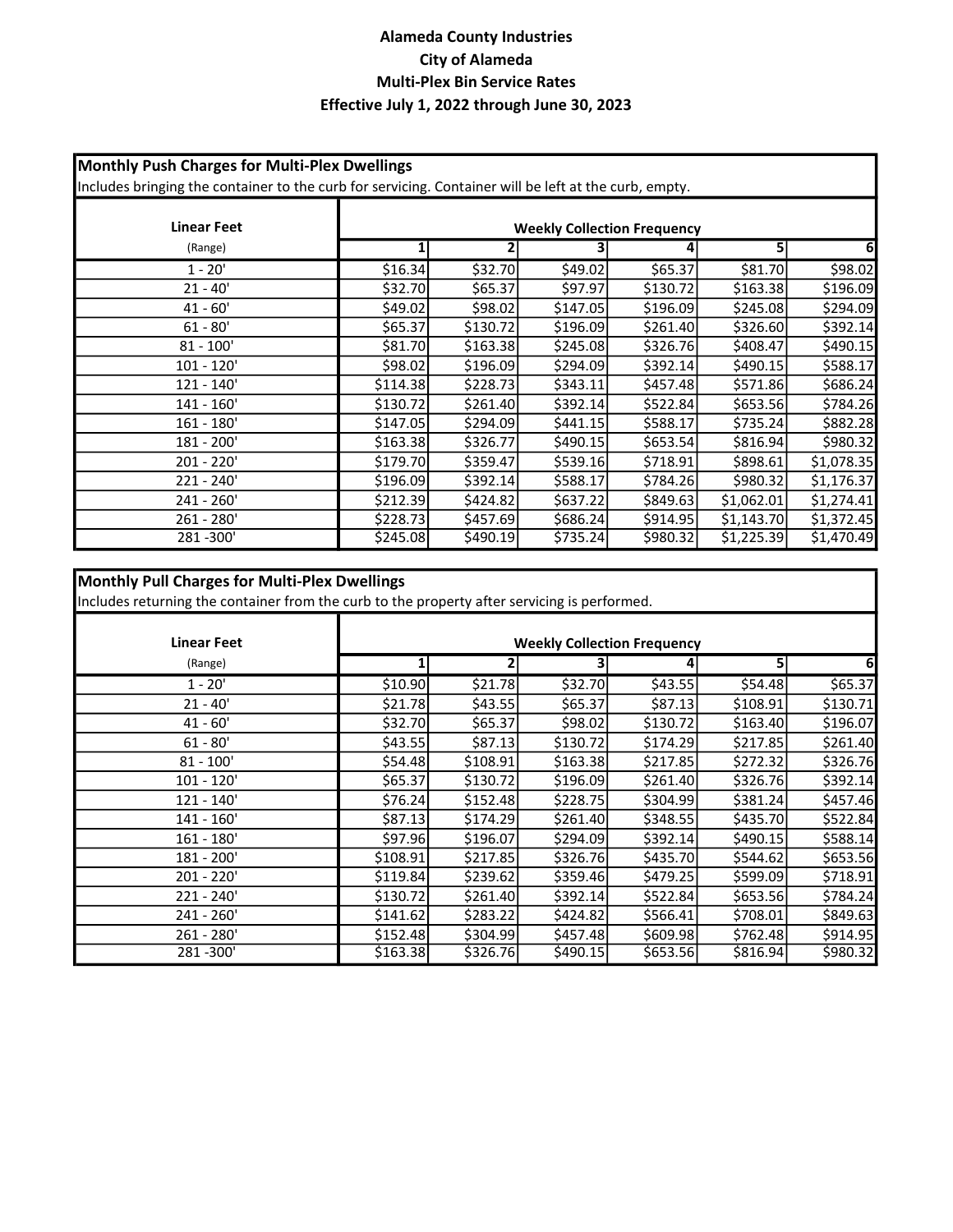| Miscellaneous Service - Rates per Occurrence         | Rate     |  |
|------------------------------------------------------|----------|--|
|                                                      |          |  |
| Locks, Keys, Hasps                                   | \$38.44  |  |
|                                                      |          |  |
| Steam Cleaning - Per Cleaning                        | \$136.03 |  |
| Restart Fee for services reduced due to non-payment  |          |  |
| lof account.                                         | \$167.71 |  |
| Service level changes in excess of once in a twelve  |          |  |
| month period.                                        | \$27.46  |  |
| Cart Replacement in excess of once in a twelve month |          |  |
| period.                                              | .66      |  |

#### Special Garbage Pickups, Same-Day Service, or Non-Collection Day Services

| <b>Container Size</b> | <b>Maximum</b><br><b>Rate Per</b><br><b>Collection</b> |        | Container<br><b>Size</b><br>(Cubic Yards - |   |          |
|-----------------------|--------------------------------------------------------|--------|--------------------------------------------|---|----------|
| (Cubic Yards)         |                                                        |        | Compactors)                                |   |          |
|                       |                                                        | 89.10  |                                            | ς | 178.19   |
| 1.5                   |                                                        | 133.64 | 1.5                                        | ς | 267.28   |
| 2                     |                                                        | 178.19 | 2                                          | ς | 356.35   |
| 3                     |                                                        | 267.28 | 3                                          | ς | 534.56   |
| 4                     |                                                        | 356.37 | 4                                          | S | 712.76   |
| 5                     |                                                        | 445.47 | 5                                          | ς | 890.90   |
| 6                     |                                                        | 534.56 | 6                                          | Ś | 1,069.11 |
|                       |                                                        | 623.66 |                                            | Ś | 1,247.32 |

| <b>Container</b><br>Size |                |
|--------------------------|----------------|
| (Cubic Yards -           |                |
| Compactors)              |                |
| 1                        | \$<br>178.19   |
| 1.5                      | \$<br>267.28   |
| 2                        | \$<br>356.35   |
| 3                        | \$<br>534.56   |
| 4                        | \$<br>712.76   |
| 5                        | \$<br>890.90   |
| 6                        | \$<br>1,069.11 |
|                          | \$<br>1,247.32 |

| <b>Multi-Plex Bin Recycling &amp; Organics - Contamination Fee</b> |            |          |  |  |  |
|--------------------------------------------------------------------|------------|----------|--|--|--|
| <b>Container Size</b>                                              |            |          |  |  |  |
|                                                                    | Cubic Yard | \$89.10  |  |  |  |
| 1.5                                                                | Cubic Yard | \$133.64 |  |  |  |
| 2                                                                  | Cubic Yard | \$178.19 |  |  |  |
| ੨                                                                  | Cubic Yard | \$267.28 |  |  |  |
|                                                                    | Cubic Yard | \$356.37 |  |  |  |
|                                                                    | Cubic Yard | \$445.47 |  |  |  |
| 6                                                                  | Cubic Yard | \$534.56 |  |  |  |
|                                                                    | Cubic Yard | \$623.66 |  |  |  |

| <b>Multi-Plex Compactor Recycling &amp; Organics - Contamination Fee</b> |                   |                |  |  |  |
|--------------------------------------------------------------------------|-------------------|----------------|--|--|--|
| <b>Container Size</b>                                                    |                   | <b>Maximum</b> |  |  |  |
|                                                                          | Cubic Yard        | \$178.19       |  |  |  |
| 1.5                                                                      | Cubic Yard        | \$267.28       |  |  |  |
| 2                                                                        | Cubic Yard        | \$356.35       |  |  |  |
| 3                                                                        | Cubic Yard        | \$534.56       |  |  |  |
| 4                                                                        | Cubic Yard        | \$712.76       |  |  |  |
| 5                                                                        | Cubic Yard        | \$890.90       |  |  |  |
| 6                                                                        | <b>Cubic Yard</b> | \$1,069.11     |  |  |  |
|                                                                          | Cubic Yard        | \$1,247.32     |  |  |  |

\*Multi-plex bin service rates are equivalent to Multi-family bin service rates.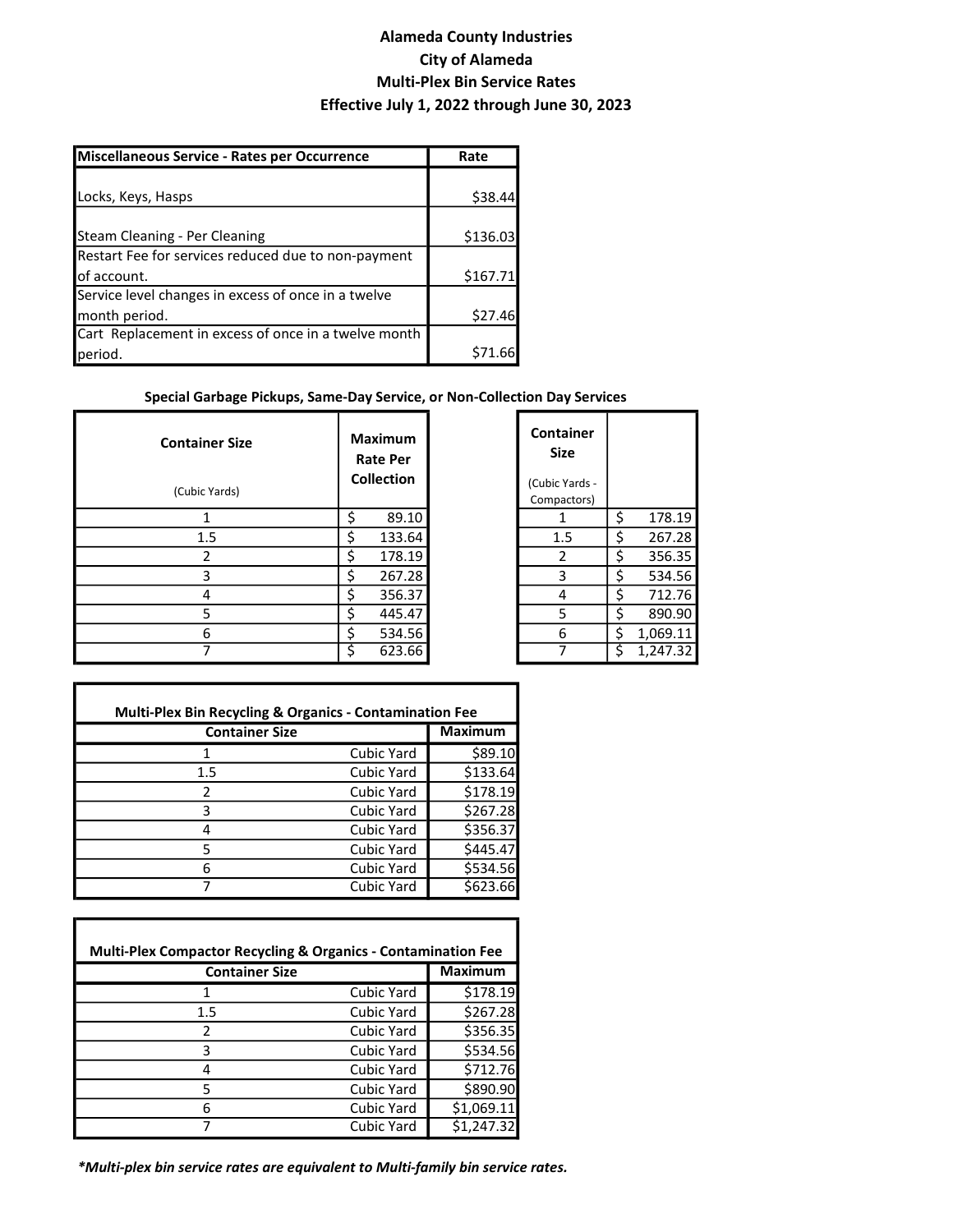# Multi-Family (5+ Living Units)

| <b>Basic Weekly Cart Collection Service - Quarterly Rate</b> |          |                             |          |            |            |            |  |
|--------------------------------------------------------------|----------|-----------------------------|----------|------------|------------|------------|--|
|                                                              |          | <b>Collection Frequency</b> |          |            |            |            |  |
| <b>Garbage Cart Size (Gallons)</b>                           |          |                             |          |            |            |            |  |
| 32                                                           | \$95.91  | \$191.82                    | \$287.74 | \$383.63   | \$479.55   | \$575.46   |  |
| 64                                                           | \$187.21 | \$374.38                    | \$561.57 | \$748.71   | \$935.92   | \$1,123.06 |  |
| 96                                                           | \$279.74 | \$5559.53                   | \$839.30 | \$1,118.93 | \$1,398.67 | \$1,678.39 |  |

|                                          | Garbage<br>above) | <b>Recyclables</b><br>Rate<br>Rates (see grid   Per Living Unit  <br>(for carts up<br>to 96-Gallons) | <b>Organics Rate</b><br><b>Per Living Unit</b><br>(for carts up<br>to 96-Gallons) |
|------------------------------------------|-------------------|------------------------------------------------------------------------------------------------------|-----------------------------------------------------------------------------------|
| <b>Weekly Recycling/Organics Service</b> |                   | \$23.32                                                                                              | \$16.76                                                                           |

# Basic Weekly Cart Collection Service - Monthly Rate

|                                    | <b>Collection Frequency</b> |          |          |          |          |           |
|------------------------------------|-----------------------------|----------|----------|----------|----------|-----------|
| <b>Garbage Cart Size (Gallons)</b> |                             |          |          |          |          |           |
| 132                                | \$31.97                     | \$63.94  | \$95.92  | \$127.88 | \$159.85 | \$191.79  |
| 64                                 | \$62.40                     | \$124.80 | \$187.18 | \$249.58 | \$311.98 | \$374.35  |
| 196                                | \$93.24l                    | \$186.51 | \$279.77 | \$372.98 | \$466.22 | \$5559.45 |

|                                          | Garbage<br>above) | <b>Recyclables</b><br>Rate*<br>(for carts up | <b>Organics</b><br>Rate*<br>Rates (see grid   Per Living Unit   Per Living Unit  <br>(for carts up<br>to 96-Gallons)   to 96-Gallons) |
|------------------------------------------|-------------------|----------------------------------------------|---------------------------------------------------------------------------------------------------------------------------------------|
| <b>Weekly Recycling/Organics Service</b> |                   | \$7.77                                       | \$5.59                                                                                                                                |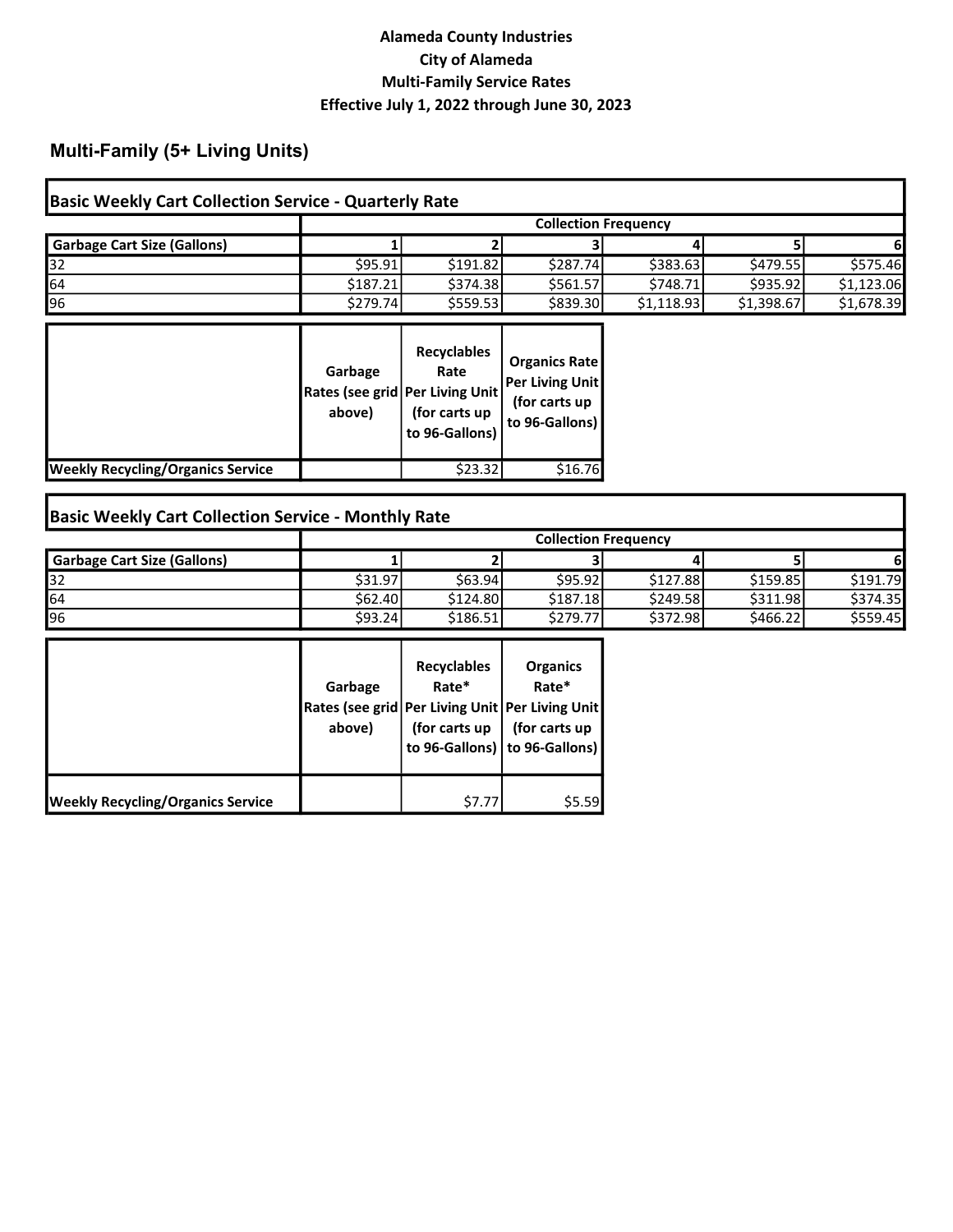| <b>Garbage Bin Size</b>                                                     |            | Monthly Garbage Bin Service: Weekly Collection Frequency |                                                                |             |             |             |
|-----------------------------------------------------------------------------|------------|----------------------------------------------------------|----------------------------------------------------------------|-------------|-------------|-------------|
| (Cubic Yards)                                                               |            |                                                          |                                                                |             |             |             |
|                                                                             | \$180.29   | \$364.18                                                 | \$551.67                                                       | \$742.76    | \$937.45    | \$1,135.78  |
| 1.5                                                                         | \$270.43   | \$546.25                                                 | \$827.50                                                       | \$1,114.16  | \$1,406.20  | \$1,703.67  |
| 2                                                                           | \$360.57   | \$728.34                                                 | \$1,103.34                                                     | \$1,485.54  | \$1,874.93  | \$2,271.55  |
| 3                                                                           | \$540.86   | \$1,092.51                                               | \$1,654.99                                                     | \$2,228.31  | \$2,812.41  | \$3,407.34  |
|                                                                             | \$721.14   | \$1,456.68                                               | \$2,206.64                                                     | \$2,971.08  | \$3,749.88  | \$4,543.14  |
|                                                                             | \$901.39   | \$1,820.84                                               | \$2,759.57                                                     | \$3,713.82  | \$4,687.35  | \$5,678.87  |
|                                                                             | \$1,081.70 | \$2,185.01                                               | \$3,309.96                                                     | \$4,456.58  | \$5,624.81  | \$6,814.67  |
|                                                                             | \$1,261.96 | \$2,549.18                                               | \$3,861.63                                                     | \$5,199.34] | \$6,562.26  | \$7,950.45  |
| <b>Garbage Compactor Size</b>                                               |            |                                                          | Monthly Garbage Compactor Service: Weekly Collection Frequency |             |             |             |
| (Cubic Yards)                                                               |            |                                                          |                                                                |             |             |             |
|                                                                             | \$360.58   | \$728.34                                                 | \$1,103.30                                                     | \$1,485.52  | \$1,874.90  | \$2,271.55  |
| 1.5                                                                         | \$540.85   | \$1,092.48                                               | \$1,655.00                                                     | \$2,228.32  | \$2,812.41  | \$3,407.31  |
|                                                                             | \$721.13   | \$1,456.69                                               | \$2,206.69                                                     | \$2,971.11  | \$3,749.90  | \$4,543.12  |
| 3                                                                           | \$1,081.73 | \$2,185.01                                               | \$3,309.99                                                     | \$4,456.60  | \$5,624.82  | \$6,814.70  |
|                                                                             | \$1,442.29 | \$2,913.37                                               | \$4,413.28                                                     | \$5,942.12  | \$7,499.71  | \$9,086.25  |
|                                                                             | \$1,802.81 | \$3,641.69                                               | \$5,519.16                                                     | \$7,427.65  | \$9,374.70  | \$11,357.77 |
|                                                                             | \$2,163.37 | \$4,374.09                                               | \$6,619.92                                                     | \$8,913.17  | \$11,249.61 | \$13,629.34 |
|                                                                             | \$2,523.93 | \$5,098.38                                               | \$7,723.26                                                     | \$10,398.69 | \$13,124.54 | \$15,900.89 |
| Monthly rate for weekly unlimited<br>recyclables collection (per dwelling)* | \$<br>7.77 |                                                          |                                                                |             |             |             |
| Monthly rate for weekly unlimited<br>organics collection (per dwelling)*    | \$<br>5.59 |                                                          |                                                                |             |             |             |

\*Customers who receive bin service for recycling and/or organics are charged a zero rate for bin service. Charges are billed per dwelling.

#### Monthly Push/Pull Charges for Multi-Family Dwellings

Includes bringing container from its location on your property to the curb for servicing, and returning the container to your property when empty.

| <b>Linear Feet</b> |           | <b>Weekly Collection Frequency</b> |            |            |            |            |  |  |
|--------------------|-----------|------------------------------------|------------|------------|------------|------------|--|--|
| (Range)            |           |                                    |            | 4          |            | 6          |  |  |
| $1 - 20'$          | \$27.22   | \$54.48                            | \$81.70    | \$108.91   | \$136.15   | \$163.38   |  |  |
| $21 - 40'$         | \$54.48   | \$108.91                           | \$163.38   | \$217.85   | \$272.32   | \$326.76   |  |  |
| $41 - 60'$         | \$81.70   | \$163.38                           | \$245.08   | \$326.76   | \$408.47   | \$490.15   |  |  |
| $61 - 80'$         | \$108.91  | \$217.85                           | \$326.76   | \$435.70   | \$544.62   | \$653.56   |  |  |
| $81 - 100'$        | \$136.15  | \$272.32                           | \$408.47   | \$544.62   | \$680.76   | \$816.95   |  |  |
| $101 - 120'$       | \$163.38  | \$326.76                           | \$490.15   | \$653.56   | \$816.94]  | \$980.32   |  |  |
| $121 - 140'$       | \$190.62] | \$381.24                           | \$571.85   | \$762.48   | \$953.10   | \$1,143.70 |  |  |
| $141 - 160'$       | \$217.85  | \$435.70                           | \$653.56   | \$871.39   | \$1,089.25 | \$1,307.09 |  |  |
| $161 - 180'$       | \$245.08  | \$490.15                           | \$735.24   | \$980.32   | \$1,225.39 | \$1,470.49 |  |  |
| 181 - 200'         | \$272.32  | \$544.62                           | \$816.94]  | \$1,089.25 | \$1,361.56 | \$1,633.86 |  |  |
| $201 - 220'$       | \$299.58  | \$599.10                           | \$898.61   | \$1,198.16 | \$1,497.72 | \$1,797.24 |  |  |
| 221 - 240'         | \$326.76  | \$653.56                           | \$980.32   | \$1,307.09 | \$1,633.86 | \$1,960.63 |  |  |
| $241 - 260'$       | \$354.00  | \$708.01                           | \$1,062.01 | \$1,416.01 | \$1,770.00 | \$2,124.01 |  |  |
| 261 - 280'         | \$381.24  | \$762.48                           | \$1,143.70 | \$1,524.93 | \$1,906.17 | \$2,287.41 |  |  |
| 281 - 300'         | \$408.47  | \$816.94]                          | \$1,225.39 | \$1,633.86 | \$2,042.33 | \$2,450.81 |  |  |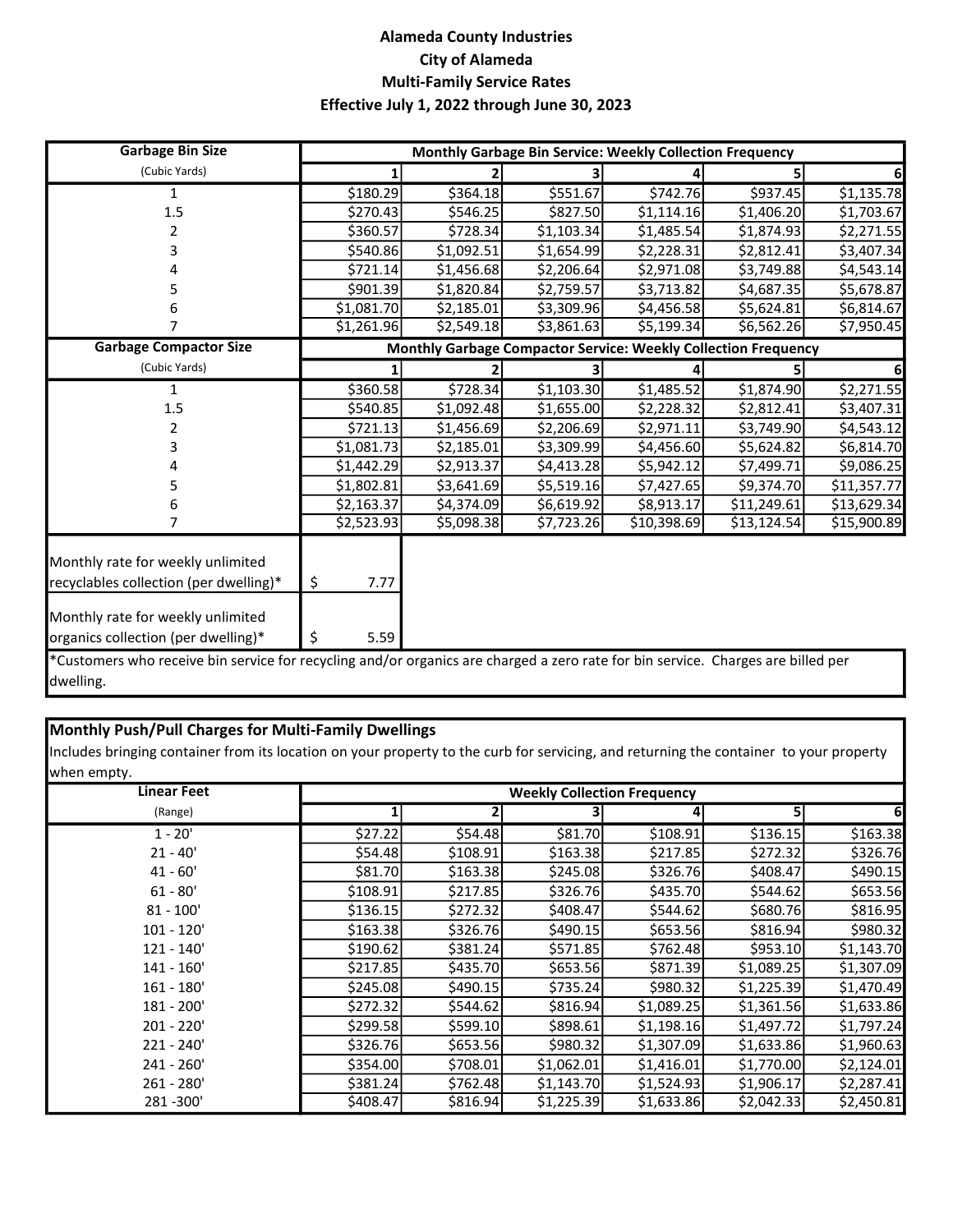| Monthly Push Charges for Multi-Family Dwellings<br>Includes bringing the container to the curb for servicing. Container will be left at the curb, empty. |                         |                         |                                    |          |                |                |
|----------------------------------------------------------------------------------------------------------------------------------------------------------|-------------------------|-------------------------|------------------------------------|----------|----------------|----------------|
| <b>Linear Feet</b>                                                                                                                                       |                         |                         | <b>Weekly Collection Frequency</b> |          |                |                |
| (Range)                                                                                                                                                  | $\overline{\mathbf{1}}$ | $\overline{\mathbf{2}}$ |                                    | 4        | 5              |                |
| $1 - 20'$                                                                                                                                                | \$16.34                 | \$32.70                 | \$49.02                            | \$65.37  | \$81.70        | \$98.02        |
| $21 - 40'$                                                                                                                                               | \$32.70                 | \$65.37                 | \$97.97                            | \$130.72 | \$163.38       | \$196.09       |
| $41 - 60'$                                                                                                                                               | \$49.02                 | \$98.02                 | \$147.05                           | \$196.09 | \$245.08       | \$294.09       |
| $61 - 80'$                                                                                                                                               | \$65.37                 | \$130.72                | \$196.09                           | \$261.40 | \$326.60       | \$392.14       |
| $81 - 100'$                                                                                                                                              | \$81.70                 | \$163.38                | \$245.08                           | \$326.76 | \$408.47       | \$490.15       |
| $101 - 120'$                                                                                                                                             | \$98.02                 | \$196.09                | \$294.09                           | \$392.14 | \$490.15       | \$588.17       |
| $121 - 140'$                                                                                                                                             | \$114.38                | \$228.73                | \$343.11                           | \$457.48 | \$571.86       | \$686.24       |
| $141 - 160'$                                                                                                                                             | \$130.72                | \$261.40                | \$392.14                           | \$522.84 | \$653.56       | \$784.26       |
| $161 - 180'$                                                                                                                                             | \$147.05                | \$294.09                | \$441.15                           | \$588.17 | \$735.24       | \$882.28       |
| 181 - 200'                                                                                                                                               | \$163.38                | \$326.77                | \$490.15                           | \$653.54 | \$816.94       | \$980.32       |
| 201 - 220'                                                                                                                                               | \$179.70                | \$359.47                | \$539.16                           | \$718.91 | \$898.61       | \$1,078.35     |
| 221 - 240'                                                                                                                                               | \$196.09                | \$392.14                | \$588.17                           | \$784.26 | \$980.32       | \$1,176.37     |
| 241 - 260'                                                                                                                                               | \$212.39                | \$424.82                | \$637.22                           | \$849.63 | \$1,062.01     | \$1,274.41     |
| $261 - 280'$                                                                                                                                             | \$228.73                | \$457.69                | \$686.24                           | \$914.95 | \$1,143.70     | \$1,372.45     |
| 281-300'                                                                                                                                                 | \$245.08                | \$490.19                | 5735.24                            | \$980.32 | \$1,225.39     | \$1,470.49     |
| <b>Monthly Pull Charges for Multi-Family Dwellings</b><br>Includes returning the container from the curb to the property after servicing is performed.   |                         |                         |                                    |          |                |                |
| <b>Linear Feet</b>                                                                                                                                       |                         |                         | <b>Weekly Collection Frequency</b> |          |                |                |
| (Range)                                                                                                                                                  | $\overline{1}$          | $\overline{2}$          | 3                                  | 4        | $\overline{5}$ | 6 <sup>1</sup> |
| $1 - 20'$                                                                                                                                                | \$10.90                 | \$21.78                 | \$32.70                            | \$43.55  | \$54.48        | \$65.37        |
| $21 - 40'$                                                                                                                                               | \$21.78                 | \$43.55                 | \$65.37                            | \$87.13  | \$108.91       | \$130.71       |
| $41 - 60'$                                                                                                                                               | \$32.70                 | \$65.37                 | \$98.02                            | \$130.72 | \$163.40       | \$196.07       |
| $61 - 80'$                                                                                                                                               | \$43.55                 | \$87.13                 | \$130.72                           | \$174.29 | \$217.85       | \$261.40       |
| $81 - 100'$                                                                                                                                              | \$54.48                 | \$108.91                | \$163.38                           | \$217.85 | \$272.32       | \$326.76       |
| $101 - 120'$                                                                                                                                             | \$65.37                 | \$130.72                | \$196.09                           | \$261.40 | \$326.76       | \$392.14       |
| $121 - 140'$                                                                                                                                             | \$76.24                 | \$152.48                | \$228.75                           | \$304.99 | \$381.24       | \$457.46       |
| $141 - 160'$                                                                                                                                             | \$87.13                 | \$174.29                | \$261.40                           | \$348.55 | \$435.70       | \$522.84       |
| $161 - 180'$                                                                                                                                             | \$97.96                 | \$196.07                | \$294.09                           | \$392.14 | \$490.15       | \$588.14       |
| 181 - 200'                                                                                                                                               | \$108.91                | \$217.85                | \$326.76                           | \$435.70 | \$544.62       | \$653.56       |
| $201 - 220'$                                                                                                                                             | \$119.84                | \$239.62                | \$359.46                           | \$479.25 | \$599.09       | \$718.91       |
| 221 - 240'                                                                                                                                               | \$130.72                | \$261.40                | \$392.14                           | \$522.84 | \$653.56       | \$784.24       |
| 241 - 260'                                                                                                                                               | \$141.62                | \$283.22                | \$424.82                           | \$566.41 | \$708.01       | \$849.63       |
| $261 - 280'$                                                                                                                                             |                         | 5304.99                 |                                    | \$609.98 | \$762.48       | \$914.95       |
| 281 - 300'                                                                                                                                               | \$152.48<br>\$163.38    | \$326.76                | \$457.48<br>\$490.15               | \$653.56 | \$816.94       | \$980.32       |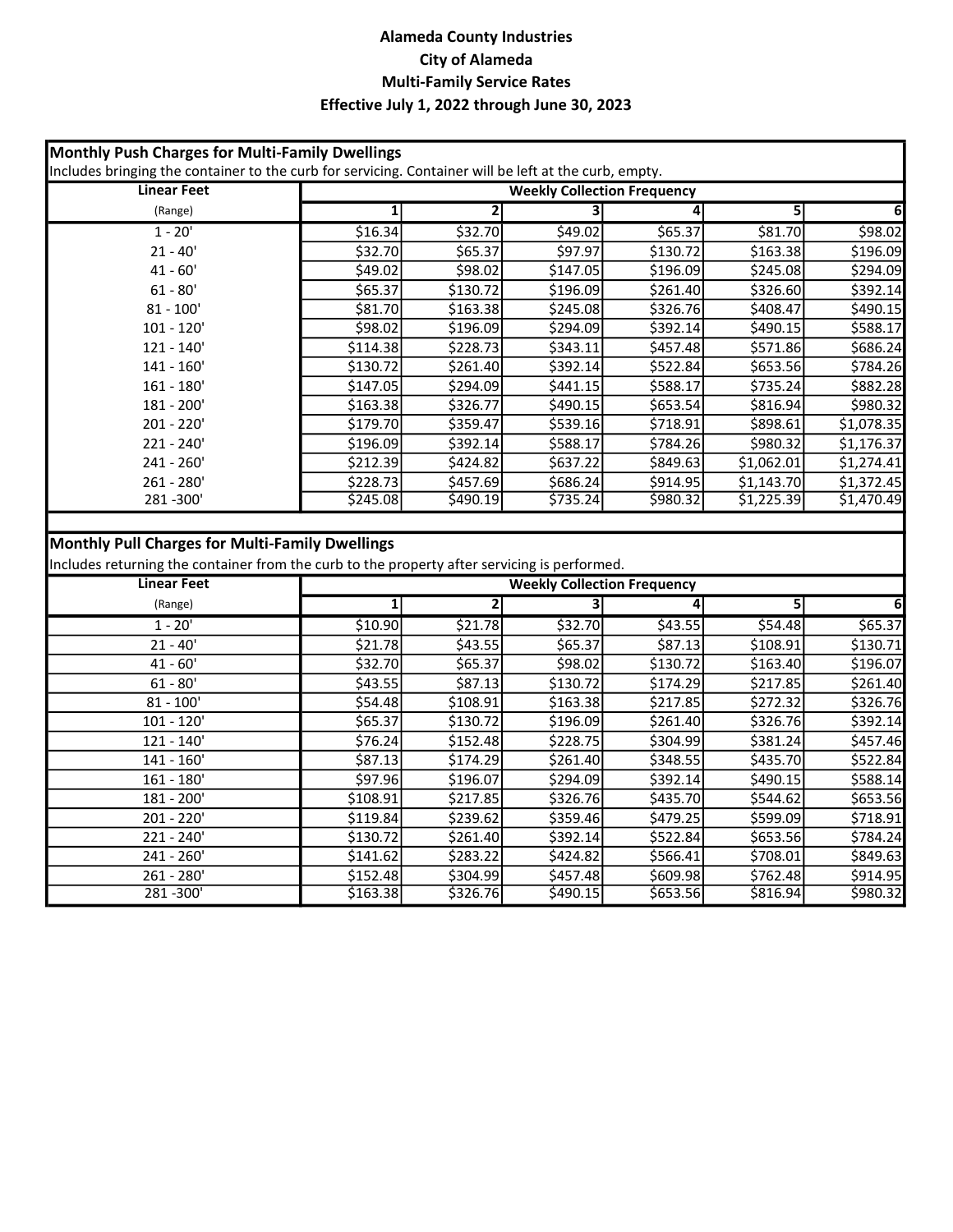| Miscellaneous Service - Rates per Occurrence         | Rate     |
|------------------------------------------------------|----------|
|                                                      |          |
| Locks, Keys, Hasps                                   | \$38.44  |
|                                                      |          |
| Steam Cleaning - Per Cleaning                        | \$136.03 |
| Restart Fee for services reduced due to non-payment  |          |
| lof account.                                         | \$167.71 |
| Service level changes in excess of once in a twelve  |          |
| month period.                                        | \$27.46  |
| Cart Replacement in excess of once in a twelve month |          |
| period.                                              | S71.66   |

| Multi-Family Bulky Item Charges - Per Item Charges | Rate    |
|----------------------------------------------------|---------|
| Appliances (Non Fridge) - 3 Maximum                | \$29.87 |
| Bin Service - 2yd Annual Service                   | \$41.93 |
| Carpet Removal - Per Roll 75lb Limit               | \$29.87 |
| Refrigerator                                       | \$41.83 |
| Furniture - 3 Maximum 75lb Limit                   | \$29.87 |
| Mattress - Include Box Spring & Frame              | \$29.87 |
| Tire - per item (Car or Truck with or without rim) | \$17.93 |
| Trash - Bagged per Yard (Up to 7 - 32 gal bags)    | \$35.85 |

#### Special Pickups, Same-Day Service, or Non-Collection Day Services

| <b>Container Size</b><br>(Carts in gallons, Bins in cubic yards) | <b>Maximum</b><br><b>Rate Per</b><br><b>Collection</b> | <b>Container Size</b><br>(Cubic Yards -<br>Compactors) | <b>Maximum</b><br><b>Rate Per</b><br><b>Collection</b> |
|------------------------------------------------------------------|--------------------------------------------------------|--------------------------------------------------------|--------------------------------------------------------|
| 32 gallons                                                       | \$15.61                                                | 1                                                      | \$178.19                                               |
| 64 gallons                                                       | \$31.49                                                | 1.5                                                    | \$267.28                                               |
| 96 gallons                                                       | \$47.28                                                | 2                                                      | \$356.35                                               |
| 1 yards                                                          | \$89.10                                                | 3                                                      | \$534.56                                               |
| 1.5 yards                                                        | \$133.64                                               | 4                                                      | \$712.76                                               |
| 2 yards                                                          | \$178.19                                               | 5                                                      | \$890.90                                               |
| 3 yards                                                          | \$267.28                                               | 6                                                      | \$1,069.11                                             |
| 4 yards                                                          | \$356.37                                               |                                                        | \$1,247.32                                             |
| 5 yards                                                          | \$445.47                                               |                                                        |                                                        |
| 6 yards                                                          | \$534.56                                               |                                                        |                                                        |
| 7 yards                                                          | \$623.66                                               |                                                        |                                                        |

| <b>Container Size</b><br>(Cubic Yards -<br>Compactors) | Maximum<br><b>Rate Per</b><br>Collection |
|--------------------------------------------------------|------------------------------------------|
| 1                                                      | \$178.19                                 |
| 1.5                                                    | \$267.28                                 |
| 2                                                      | \$356.35                                 |
| 3                                                      | \$534.56                                 |
| 4                                                      | \$712.76                                 |
| 5                                                      | \$890.90                                 |
| 6                                                      | \$1,069.11                               |
|                                                        | \$1,247.32                               |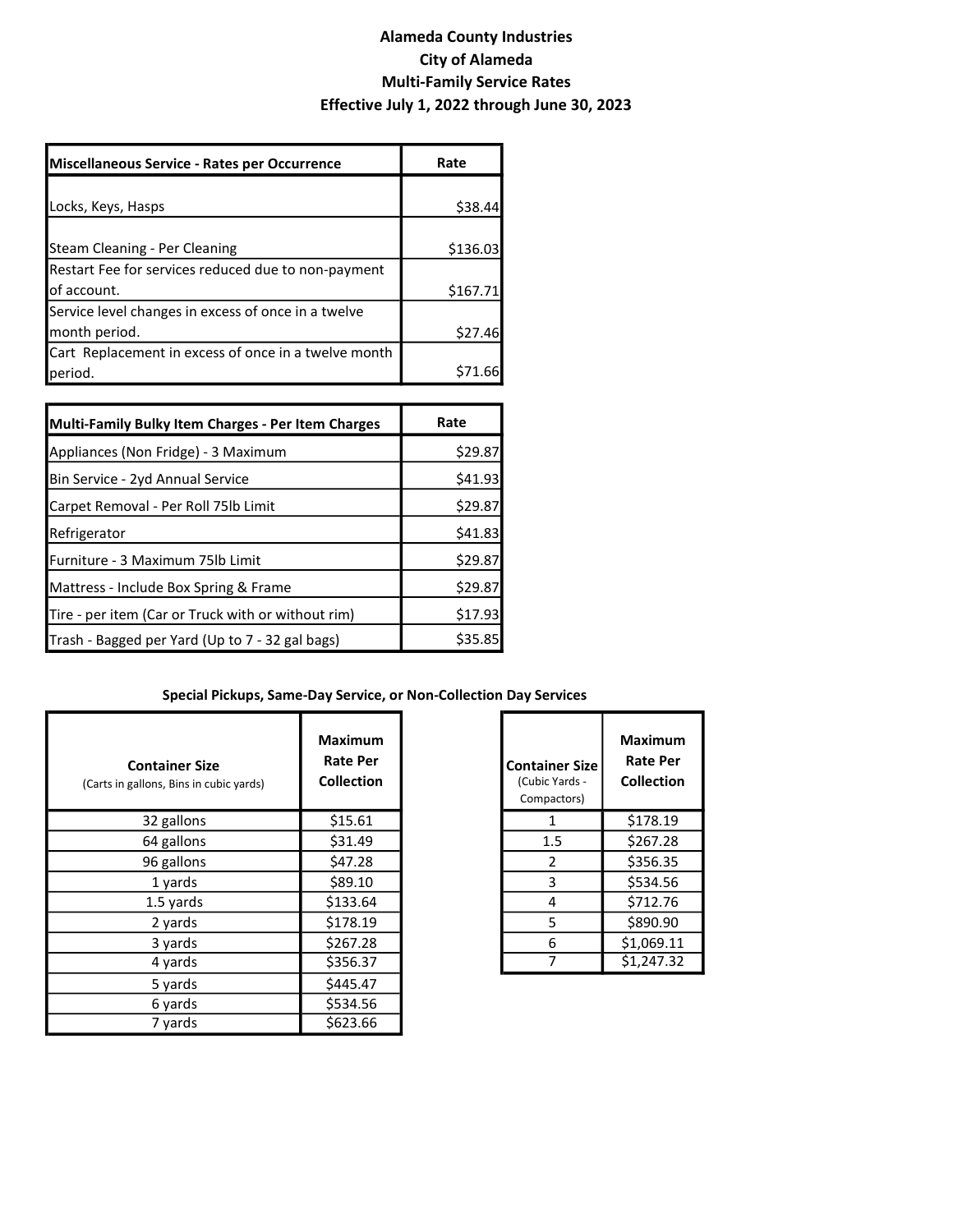| Multi-Family Bin Recycling & Organics - Contamination Fee |                   |                |  |  |
|-----------------------------------------------------------|-------------------|----------------|--|--|
| <b>Container Size</b>                                     |                   | <b>Maximum</b> |  |  |
| 32                                                        | Gallon            | \$15.61        |  |  |
| 64                                                        | Gallon            | \$31.49        |  |  |
| 96                                                        | Gallon            | \$47.28        |  |  |
| 1                                                         | Cubic Yard        | \$89.10        |  |  |
| 1.5                                                       | Cubic Yard        | \$133.64       |  |  |
| 2                                                         | <b>Cubic Yard</b> | \$178.19       |  |  |
| 3                                                         | <b>Cubic Yard</b> | \$267.28       |  |  |
| 4                                                         | Cubic Yard        | \$356.37       |  |  |
| 5                                                         | Cubic Yard        | \$445.47       |  |  |
| 6                                                         | Cubic Yard        | \$534.56       |  |  |
| 7                                                         | <b>Cubic Yard</b> | \$623.66       |  |  |

| <b>Multi-Family Compactor Recycling &amp; Organics - Contamination Fee</b> |                   |                |  |  |
|----------------------------------------------------------------------------|-------------------|----------------|--|--|
| <b>Container Size</b>                                                      |                   | <b>Maximum</b> |  |  |
|                                                                            | Cubic Yard        | \$178.19       |  |  |
| 1.5                                                                        | <b>Cubic Yard</b> | \$267.28       |  |  |
| 2                                                                          | Cubic Yard        | \$356.35       |  |  |
| 3                                                                          | Cubic Yard        | \$534.56       |  |  |
| 4                                                                          | Cubic Yard        | \$712.76       |  |  |
| 5                                                                          | Cubic Yard        | \$890.90       |  |  |
| 6                                                                          | <b>Cubic Yard</b> | \$1,069.11     |  |  |
|                                                                            | Cubic Yard        | \$1,247.32     |  |  |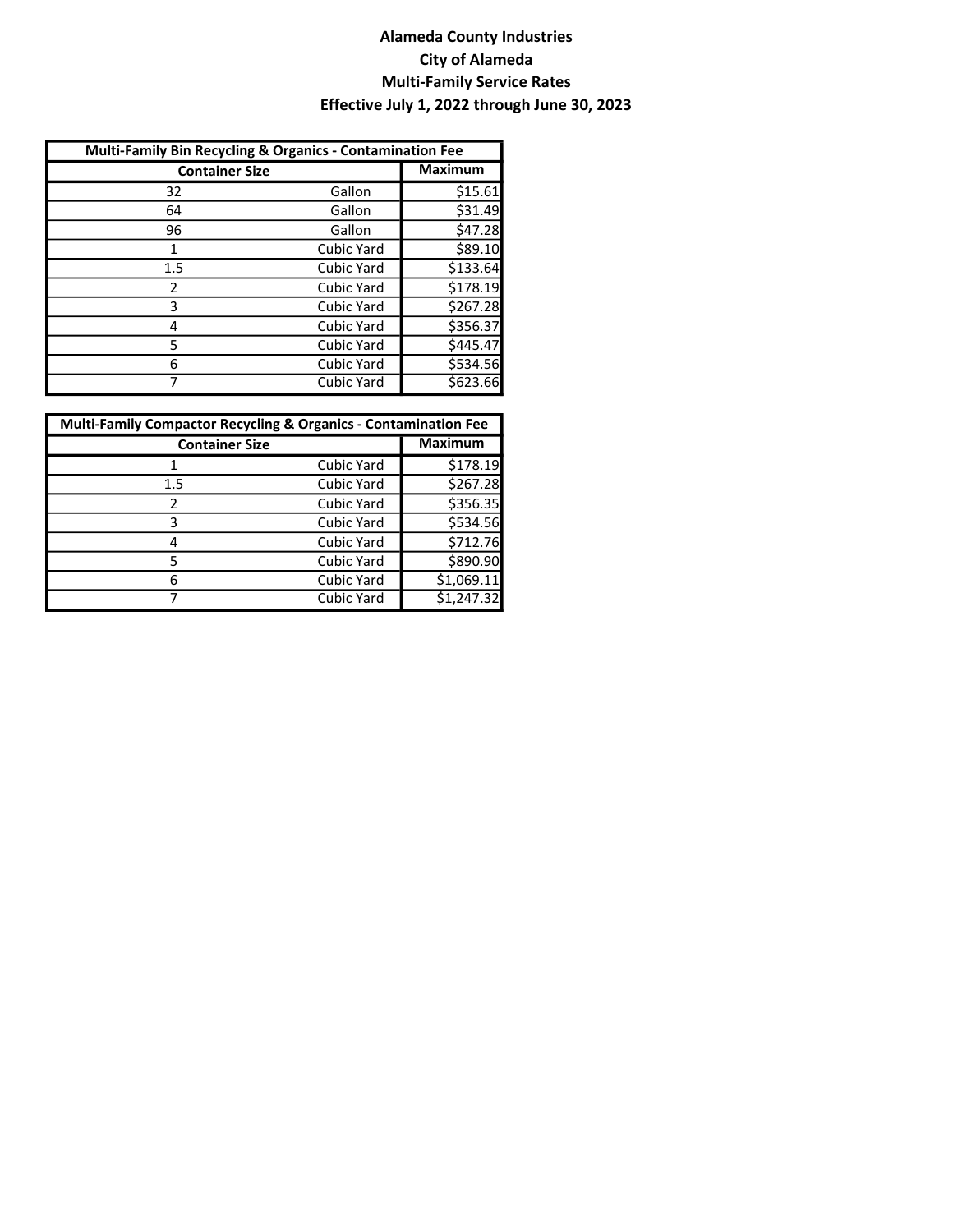## Alameda County Industries City of Alameda Commercial Garbage Bin/Cart Service Rates Effective July 1, 2022 through June 30, 2023

| <b>Monthly Commercial Garbage Cart Rates</b> |          |          |                             |          |          |          |
|----------------------------------------------|----------|----------|-----------------------------|----------|----------|----------|
| <b>Container Size</b>                        |          |          | <b>Collection Frequency</b> |          |          |          |
| (Gallons)                                    |          |          |                             |          |          |          |
| 20                                           | \$32.33  | \$64.67  | \$96.99                     | \$129.33 | \$161.65 | \$193.99 |
| 32                                           | \$42.17  | \$84.34] | \$126.51                    | \$168.69 | \$210.85 | \$253.02 |
| 64                                           | \$72.60  | \$145.19 | \$217.81                    | \$290.39 | \$362.98 | \$435.58 |
| 96                                           | \$103.46 | \$206.89 | \$310.36                    | \$413.81 | \$517.25 | \$620.70 |
| Backyard Service (per Cart)                  | \$6.91   | \$13.81  | \$20.73                     | \$27.64  | \$34.55  | \$41.45  |

| <b>Monthly Commercial Garbage Bin Rates</b> |                                                         |            |                                                               |             |             |             |
|---------------------------------------------|---------------------------------------------------------|------------|---------------------------------------------------------------|-------------|-------------|-------------|
| <b>Container Size</b>                       | <b>Garbage Bin Service: Weekly Collection Frequency</b> |            |                                                               |             |             |             |
| (Cubic Yards)                               |                                                         |            |                                                               |             | 51          | 6           |
|                                             | \$180.29                                                | \$364.18   | \$551.67                                                      | \$742.76    | \$937.45    | \$1,135.78  |
| 1.5                                         | \$270.43                                                | \$546.25   | \$827.50                                                      | \$1,114.16  | \$1,406.20  | \$1,703.67  |
|                                             | \$360.57                                                | \$728.34]  | \$1,103.34                                                    | \$1,485.54  | \$1,874.93  | \$2,271.55  |
| 3                                           | \$540.86                                                | \$1,092.51 | \$1,654.99                                                    | \$2,228.31  | \$2,812.41  | \$3,407.34  |
| 4                                           | \$721.14                                                | \$1,456.68 | \$2,206.64]                                                   | \$2,971.08  | \$3,749.88  | \$4,543.14  |
| 5                                           | \$901.39                                                | \$1,820.84 | \$2,759.57                                                    | \$3,713.82  | \$4,687.35  | \$5,678.87  |
| 6                                           | \$1,081.70                                              | \$2,185.01 | \$3,309.96                                                    | \$4,456.58  | \$5,624.81  | \$6,814.67  |
| 7                                           | \$1,261.96                                              | \$2,549.18 | \$3,861.63                                                    | \$5,199.34  | \$6,562.26  | \$7,950.45  |
| <b>Container Size</b>                       |                                                         |            | <b>Garbage Compactor Service: Weekly Collection Frequency</b> |             |             |             |
| (Cubic Yards)                               |                                                         |            |                                                               |             | 5           | 61          |
|                                             | \$360.58                                                | \$728.34   | \$1,103.30                                                    | \$1,485.52  | \$1,874.90  | \$2,271.55  |
| 1.5                                         | \$540.85                                                | \$1,092.48 | \$1,655.00                                                    | \$2,228.32  | \$2,812.41  | \$3,407.31  |
|                                             | \$721.13                                                | \$1,456.69 | \$2,206.69                                                    | \$2,971.11  | \$3,749.90  | \$4,543.12  |
| 3                                           | \$1,081.73                                              | \$2,185.01 | \$3,309.99                                                    | \$4,456.60  | \$5,624.82  | \$6,814.70  |
| 4                                           | \$1,442.29                                              | \$2,913.37 | \$4,413.28                                                    | \$5,942.12  | \$7,499.71  | \$9,086.25  |
|                                             | \$1,802.81                                              | \$3,641.69 | \$5,519.16                                                    | \$7,427.65  | \$9,374.70  | \$11,357.77 |
| 6                                           | \$2,163.37                                              | \$4,374.09 | \$6,619.92                                                    | \$8,913.17  | \$11,249.61 | \$13,629.34 |
|                                             | \$2,523.93                                              | \$5,098.38 | \$7,723.26                                                    | \$10,398.69 | \$13,124.54 | \$15,900.89 |

#### Monthly Push/Pull Charges for Bin Service Commercial Premise

Includes bringing container from its location on your property to the curb for servicing, and returning the container to your property when empty.

| <b>Linear Feet</b> | <b>Weekly Collection Frequency</b> |           |            |            |            |            |
|--------------------|------------------------------------|-----------|------------|------------|------------|------------|
| (Range)            |                                    |           |            |            | 5          | 6          |
| $1 - 20'$          | \$27.22]                           | \$54.48   | \$81.70    | \$108.91   | \$136.15   | \$163.38   |
| $21 - 40'$         | \$54.48                            | \$108.91  | \$163.38   | \$217.85   | \$272.32   | \$326.76   |
| $41 - 60'$         | \$81.70                            | \$163.38  | \$245.08   | \$326.76   | \$408.47   | \$490.15   |
| $61 - 80'$         | \$108.91                           | \$217.85  | \$326.76   | \$435.70   | \$544.62   | \$653.56   |
| $81 - 100'$        | \$136.15                           | \$272.32  | \$408.47   | \$544.62   | \$680.76   | \$816.95   |
| $101 - 120'$       | \$163.38                           | \$326.76  | \$490.15   | \$653.56   | \$816.94   | \$980.32   |
| $121 - 140'$       | \$190.62                           | \$381.24] | \$571.85   | \$762.48   | \$953.10   | \$1,143.70 |
| $141 - 160'$       | \$217.85                           | \$435.70  | \$653.56   | \$871.39   | \$1,089.25 | \$1,307.09 |
| $161 - 180'$       | \$245.08                           | \$490.15  | \$735.24]  | \$980.32   | \$1,225.39 | \$1,470.49 |
| 181 - 200'         | \$272.32                           | \$544.62  | \$816.94   | \$1,089.25 | \$1,361.56 | \$1,633.86 |
| 201 - 220'         | \$299.58                           | \$599.10  | \$898.61   | \$1,198.16 | \$1,497.72 | \$1,797.24 |
| $221 - 240'$       | \$326.76                           | \$653.56  | \$980.32   | \$1,307.09 | \$1,633.86 | \$1,960.63 |
| $241 - 260'$       | \$354.00                           | \$708.01  | \$1,062.01 | \$1,416.01 | \$1,770.00 | \$2,124.01 |
| $261 - 280'$       | \$381.24                           | \$762.48  | \$1,143.70 | \$1,524.93 | \$1,906.17 | \$2,287.41 |
| 281 - 300'         | \$408.47                           | \$816.94  | \$1,225.39 | \$1,633.86 | \$2,042.33 | \$2,450.81 |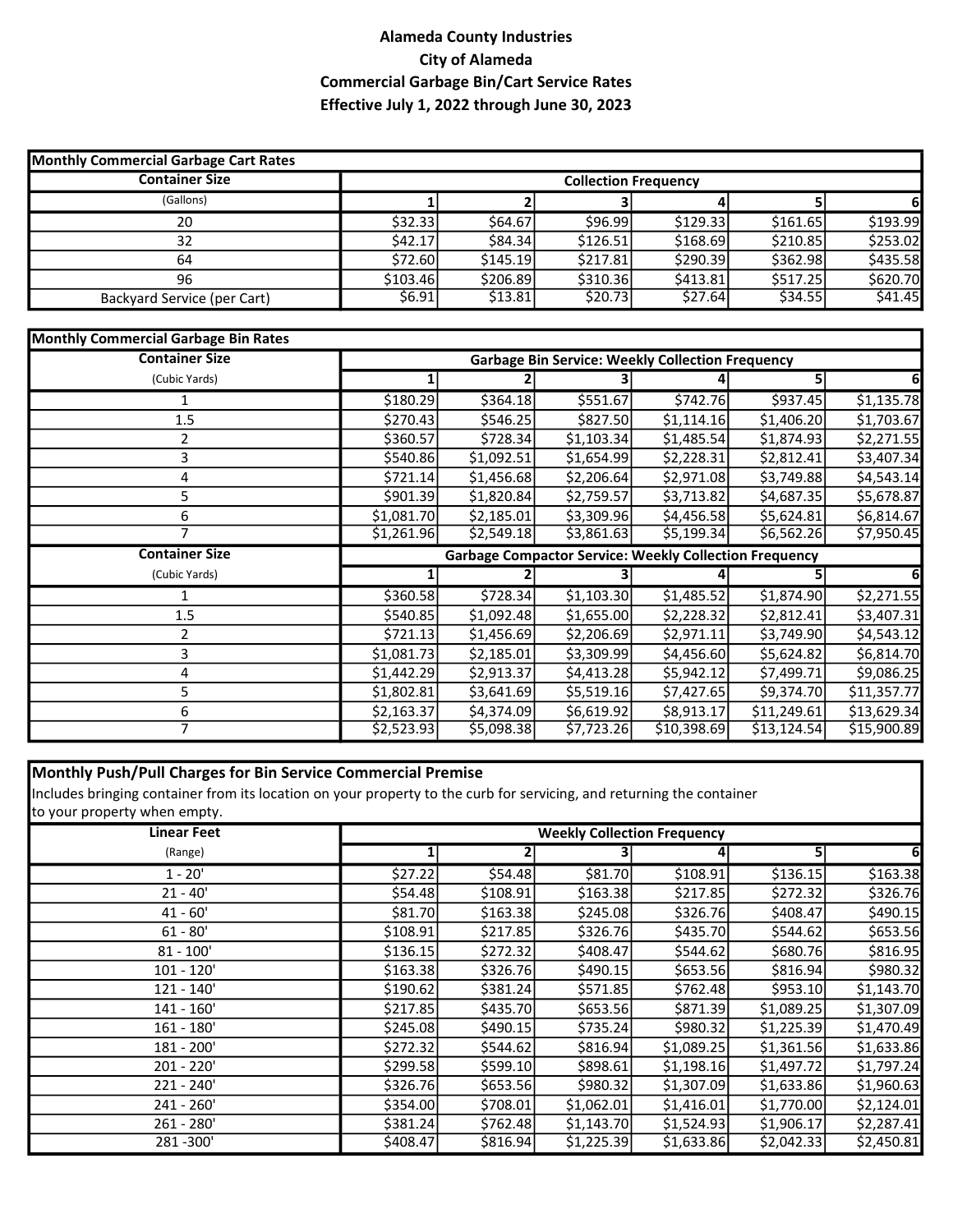### Alameda County Industries City of Alameda Commercial Garbage Bin/Cart Service Rates Effective July 1, 2022 through June 30, 2023

| Monthly Push Charges for Bin Service Commercial Premise |                                                                                                                                             |           |           |           |            |            |
|---------------------------------------------------------|---------------------------------------------------------------------------------------------------------------------------------------------|-----------|-----------|-----------|------------|------------|
| <b>Linear Feet</b>                                      | Includes bringing the container to the curb for servicing. Container will be left at the curb, empty.<br><b>Weekly Collection Frequency</b> |           |           |           |            |            |
| (Range)                                                 |                                                                                                                                             |           |           |           | 51         | 6          |
| $1 - 20'$                                               | \$16.34                                                                                                                                     | \$32.70   | \$49.02   | \$65.37   | \$81.70    | \$98.02    |
| $21 - 40'$                                              | \$32.70                                                                                                                                     | \$65.37   | \$97.97   | \$130.72  | \$163.38   | \$196.09   |
| $41 - 60'$                                              | \$49.02                                                                                                                                     | \$98.02   | \$147.05  | \$196.09  | \$245.08   | \$294.09   |
| $61 - 80'$                                              | \$65.37                                                                                                                                     | \$130.72  | \$196.09  | \$261.40  | \$326.60   | \$392.14   |
| $81 - 100'$                                             | \$81.70                                                                                                                                     | \$163.38  | \$245.08  | \$326.76  | \$408.47   | \$490.15   |
| $101 - 120'$                                            | \$98.02                                                                                                                                     | \$196.09  | \$294.09  | \$392.14] | \$490.15   | \$588.17   |
| $121 - 140'$                                            | \$114.38                                                                                                                                    | \$228.73  | \$343.11  | \$457.48  | \$571.86   | \$686.24   |
| 141 - 160'                                              | \$130.72                                                                                                                                    | \$261.40  | \$392.14] | \$522.84  | \$653.56   | \$784.26   |
| $161 - 180'$                                            | \$147.05                                                                                                                                    | \$294.09  | \$441.15  | \$588.17  | \$735.24   | \$882.28   |
| 181 - 200'                                              | \$163.38                                                                                                                                    | \$326.77  | \$490.15  | \$653.54  | \$816.94   | \$980.32   |
| 201 - 220'                                              | \$179.70                                                                                                                                    | \$359.47  | \$539.16  | \$718.91  | \$898.61   | \$1,078.35 |
| $221 - 240'$                                            | \$196.09                                                                                                                                    | \$392.14] | \$588.17  | \$784.26  | \$980.32   | \$1,176.37 |
| $241 - 260'$                                            | \$212.39                                                                                                                                    | \$424.82  | \$637.22  | \$849.63  | \$1,062.01 | \$1,274.41 |
| $261 - 280'$                                            | \$228.73                                                                                                                                    | \$457.69  | \$686.24  | \$914.95  | \$1,143.70 | \$1,372.45 |
| 281-300'                                                | \$245.08                                                                                                                                    | \$490.19  | \$735.24  | \$980.32  | \$1,225.39 | \$1,470.49 |

## Monthly Pull Charges for Bin Service Commercial Premise

Includes returning the container from the curb to the property after servicing is performed.

| <b>Linear Feet</b> |          | <b>Weekly Collection Frequency</b> |           |           |           |          |
|--------------------|----------|------------------------------------|-----------|-----------|-----------|----------|
| (Range)            |          |                                    |           |           | 5         | 6        |
| $1 - 20'$          | \$10.90  | \$21.78                            | \$32.70   | \$43.55   | \$54.48   | \$65.37  |
| $21 - 40'$         | \$21.78  | \$43.55                            | \$65.37   | \$87.13   | \$108.91  | \$130.71 |
| $41 - 60'$         | \$32.70  | \$65.37                            | \$98.02   | \$130.72  | \$163.40  | \$196.07 |
| $61 - 80'$         | \$43.55  | \$87.13                            | \$130.72  | \$174.29  | \$217.85  | \$261.40 |
| $81 - 100'$        | \$54.48  | \$108.91                           | \$163.38  | \$217.85  | \$272.32  | \$326.76 |
| $101 - 120'$       | \$65.37  | \$130.72                           | \$196.09  | \$261.40  | \$326.76  | \$392.14 |
| $121 - 140'$       | \$76.24  | \$152.48                           | \$228.75  | \$304.99  | \$381.24] | \$457.46 |
| $141 - 160'$       | \$87.13  | \$174.29                           | \$261.40  | \$348.55  | \$435.70  | \$522.84 |
| $161 - 180'$       | \$97.96  | \$196.07                           | \$294.09  | \$392.14] | \$490.15  | \$588.14 |
| 181 - 200'         | \$108.91 | \$217.85                           | \$326.76  | \$435.70  | \$544.62  | \$653.56 |
| 201 - 220'         | \$119.84 | \$239.62                           | \$359.46  | \$479.25  | \$599.09  | \$718.91 |
| $221 - 240'$       | \$130.72 | \$261.40                           | \$392.14] | \$522.84  | \$653.56  | \$784.24 |
| $241 - 260'$       | \$141.62 | \$283.22                           | \$424.82  | \$566.41  | \$708.01  | \$849.63 |
| $261 - 280'$       | \$152.48 | \$304.99                           | \$457.48  | \$609.98  | \$762.48  | \$914.95 |
| 281-300'           | \$163.38 | \$326.76                           | \$490.15  | \$653.56  | \$816.94  | \$980.32 |

| Miscellaneous Service - Rates per Occurrence              | Rate                |
|-----------------------------------------------------------|---------------------|
|                                                           |                     |
| Locks, Keys, Hasps                                        | \$38.44             |
|                                                           |                     |
| Steam Cleaning - Per Cleaning                             | \$136.03            |
| Restart Fee for services reduced due to non-payment of    |                     |
| laccount.                                                 | \$167.71            |
| Service level changes in excess of once in a twelve month |                     |
| period.                                                   | S <sub>27</sub> .46 |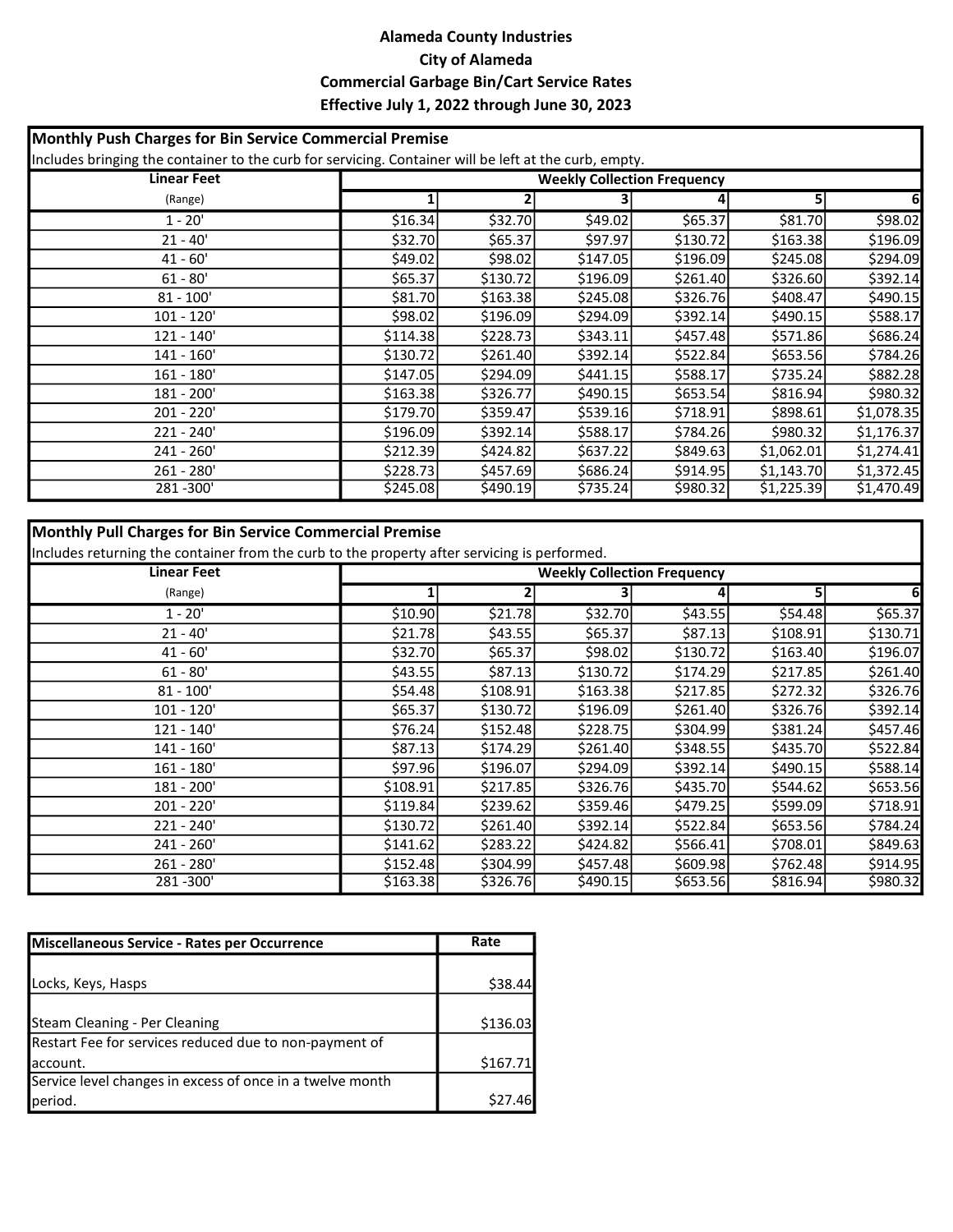## Alameda County Industries City of Alameda Commercial Garbage Bin/Cart Service Rates Effective July 1, 2022 through June 30, 2023

| Special Pickups, Same-Day Service, or Non-Collection Day<br><b>Services - Garbage Carts</b> |         |  |  |
|---------------------------------------------------------------------------------------------|---------|--|--|
| <b>Container Size</b>                                                                       | Maximum |  |  |
| 20 Gallon                                                                                   | \$11.29 |  |  |
| 32 Gallon                                                                                   | \$15.61 |  |  |
| 64 Gallon                                                                                   | \$31.49 |  |  |
| 96 Gallon                                                                                   | \$47.28 |  |  |

| Special Pickups, Same-Day Service, or Non-Collection Day<br><b>Services - Garbage Bins</b> |                                                        |                                                    | Special Pickups, Salile-Day<br><b>Service, or Non-Collection</b><br><b>Day Services - Compactors</b> |
|--------------------------------------------------------------------------------------------|--------------------------------------------------------|----------------------------------------------------|------------------------------------------------------------------------------------------------------|
| <b>Container Size</b><br>(Cubic Yards)                                                     | <b>Maximum</b><br><b>Rate Per</b><br><b>Collection</b> | Container<br>Size<br>(Cubic Yards -<br>Compactors) | <b>Maximum</b><br><b>Rate Per</b><br><b>Collection</b>                                               |
|                                                                                            | \$89.10                                                |                                                    | \$178.19                                                                                             |
| 1.5                                                                                        | \$133.64                                               | 1.5                                                | \$267.28                                                                                             |
| 2                                                                                          | \$178.19                                               |                                                    | \$356.35                                                                                             |
| 3                                                                                          | \$267.28                                               | 3                                                  | \$534.56                                                                                             |
| 4                                                                                          | \$356.37                                               | 4                                                  | \$712.76                                                                                             |
| 5                                                                                          | \$445.47                                               | 5                                                  | \$890.90                                                                                             |
| 6                                                                                          | \$534.56                                               | 6                                                  | \$1,069.11                                                                                           |
|                                                                                            | \$623.66                                               |                                                    | \$1,247.32                                                                                           |

| <b>Special Pickups, Same-Day</b><br><b>Service, or Non-Collection</b> |                                   |  |  |  |  |
|-----------------------------------------------------------------------|-----------------------------------|--|--|--|--|
|                                                                       | <b>Day Services - Compactors</b>  |  |  |  |  |
| <b>Container</b><br>Size<br>(Cubic Yards -<br>Compactors)             | Maximum<br>Rate Per<br>Collection |  |  |  |  |
| 1                                                                     | \$178.19                          |  |  |  |  |
| $1.5\,$                                                               | \$267.28                          |  |  |  |  |
| 2                                                                     | \$356.35                          |  |  |  |  |
| 3                                                                     | \$534.56                          |  |  |  |  |
| 4                                                                     | \$712.76                          |  |  |  |  |
| 5                                                                     | \$890.90                          |  |  |  |  |
| 6                                                                     | \$1,069.11                        |  |  |  |  |
|                                                                       | \$1,247.32                        |  |  |  |  |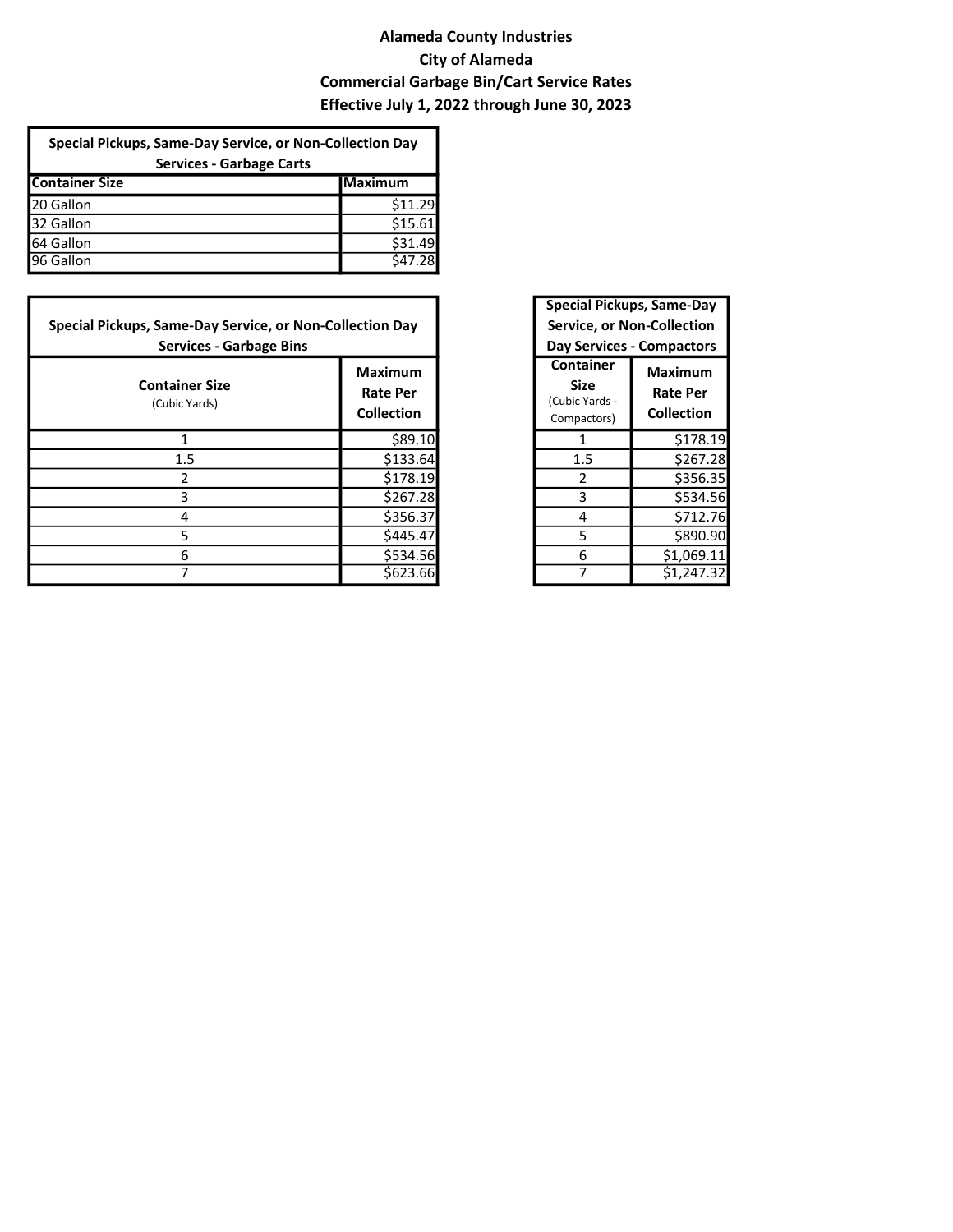#### Alameda County Industries City of Alameda Commercial Recyclables Organics Service Rates Effective July 1, 2022 through June 30, 2023

Commercial businesses are eligible to have up to 96 gallons of recyclables AND 96 gallons of organics service per week for no additional charge. Below rates are for additional recyclables/organics service.

| Monthly Commercial Recycling or Organics Cart Rates |         |          |                                    |          |          |          |
|-----------------------------------------------------|---------|----------|------------------------------------|----------|----------|----------|
| <b>Cart Size</b>                                    |         |          | <b>Weekly Collection Frequency</b> |          |          |          |
| (Gallons)                                           |         |          |                                    |          |          | 61       |
| 32                                                  | \$33.74 | \$67.47  | \$101.21                           | \$134.95 | \$168.69 | \$202.42 |
| 64                                                  | \$58.09 | \$116.15 | \$174.23                           | \$232.32 | \$290.38 | \$348.46 |
| 96                                                  | \$82.75 | \$165.52 | \$248.27                           | \$331.01 | \$413.77 | \$496.53 |

| <b>Monthly Commercial Recycling Bin Rates</b> |            |                                                 |            |                                                       |            |             |  |
|-----------------------------------------------|------------|-------------------------------------------------|------------|-------------------------------------------------------|------------|-------------|--|
| <b>Container Size</b>                         |            | <b>Bin Service: Weekly Collection Frequency</b> |            |                                                       |            |             |  |
| (Cubic Yards)                                 |            |                                                 |            |                                                       | 51         |             |  |
|                                               | \$144.23   | \$291.34                                        | \$441.32   | \$594.20                                              | \$749.97   | \$908.63    |  |
| 1.5                                           | \$216.34   | \$437.00                                        | \$662.01   | \$891.33                                              | \$1,124.95 | \$1,362.94  |  |
| $\mathfrak z$                                 | \$288.461  | \$582.68                                        | \$882.67   | \$1,188.43                                            | \$1,499.95 | \$1,817.23  |  |
| 3                                             | \$432.68   | \$874.00                                        | \$1,324.01 | \$1,782.66                                            | \$2,249.93 | \$2,725.88  |  |
| 4                                             | \$576.91   | \$1,165.35                                      | \$1,765.31 | \$2,376.87                                            | \$2,999.91 | \$3,634.50  |  |
| 5                                             | \$721.12   | \$1,456.66                                      | \$2,207.66 | \$2,971.05                                            | \$3,749.88 | \$4,543.10  |  |
| 6                                             | \$865.37   | \$1,748.02                                      | \$2,647.97 | \$3,565.27                                            | \$4,499.85 | \$5,451.73  |  |
| 7                                             | \$1,009.57 | \$2,039.35                                      | \$3,089.30 | \$4,159.47                                            | \$5,249.82 | \$6,360.34  |  |
| <b>Container Size</b>                         |            |                                                 |            | <b>Compactor Service: Weekly Collection Frequency</b> |            |             |  |
| (Cubic Yards)                                 |            |                                                 |            |                                                       |            |             |  |
|                                               | \$288.46   | \$582.68                                        | \$882.64   | \$1,188.41                                            | \$1,499.92 | \$1,817.24  |  |
| 1.5                                           | \$432.68   | \$873.99                                        | \$1,324.01 | \$1,782.66                                            | \$2,249.93 | \$2,725.85  |  |
| 2                                             | \$576.90   | \$1,165.35                                      | \$1,765.35 | \$2,376.89                                            | \$2,999.92 | \$3,634.49  |  |
| 3                                             | \$865.39   | \$1,748.00                                      | \$2,647.98 | \$3,565.28                                            | \$4,499.86 | \$5,451.76  |  |
| 4                                             | \$1,153.84 | \$2,330.70                                      | \$3,530.62 | \$4,753.70                                            | \$5,999.77 | \$7,269.01  |  |
| 5                                             | \$1,442.24 | \$2,913.36                                      | \$4,415.33 | \$5,942.11                                            | \$7,499.76 | \$9,086.21  |  |
| 6                                             | \$1,730.69 | \$3,499.28                                      | \$5,295.94 | \$7,130.54                                            | \$8,999.69 | \$10,903.48 |  |

| <b>Monthly Commercial Organics Bin Rates</b> |            |                                                 |            |                                                       |            |            |  |
|----------------------------------------------|------------|-------------------------------------------------|------------|-------------------------------------------------------|------------|------------|--|
| <b>Container Size</b>                        |            | <b>Bin Service: Weekly Collection Frequency</b> |            |                                                       |            |            |  |
| (Cubic Yards)                                |            |                                                 |            |                                                       |            | 61         |  |
|                                              | \$144.23   | \$291.34                                        | \$441.32   | \$594.20                                              | \$749.97   | \$908.63   |  |
| 1.5                                          | \$216.34]  | \$437.00                                        | \$662.01   | \$891.33                                              | \$1,124.95 | \$1,362.94 |  |
| 2                                            | \$288.46   | \$582.68                                        | \$882.67   | \$1,188.43                                            | \$1,499.95 | \$1,817.23 |  |
| 3                                            | \$432.68   | \$874.00                                        | \$1,324.01 | \$1,782.66                                            | \$2,249.93 | \$2,725.88 |  |
| 4                                            | \$576.91   | \$1,165.35                                      | \$1,765.31 | \$2,376.87                                            | \$2,999.91 | \$3,634.50 |  |
| 5                                            | \$721.12]  | \$1,456.66                                      | \$2,207.66 | \$2,971.05                                            | \$3,749.88 | \$4,543.10 |  |
| 6                                            | \$865.37   | \$1,748.02                                      | \$2,647.97 | \$3,565.27                                            | \$4,499.85 | \$5,451.73 |  |
|                                              | \$1,009.57 | \$2,039.35                                      | \$3,089.30 | \$4,159.47                                            | \$5,249.82 | \$6,360.34 |  |
| <b>Container Size</b>                        |            |                                                 |            | <b>Compactor Service: Weekly Collection Frequency</b> |            |            |  |
| (Cubic Yards)                                |            |                                                 |            |                                                       |            | 61         |  |
|                                              | \$288.46   | \$582.68                                        | \$882.64   | \$1,188.41                                            | \$1,499.92 | \$1,817.24 |  |
| 1.5                                          | \$432.68   | \$873.99                                        | \$1,324.01 | \$1,782.66                                            | \$2,249.93 | \$2,725.85 |  |
| 2                                            | \$576.90   | \$1,165.35                                      | \$1,765.35 | \$2,376.89                                            | \$2,999.92 | \$3,634.49 |  |
| 3                                            | \$865.39   | \$1,748.00                                      | \$2,647.98 | \$3,565.28                                            | \$4,499.86 | \$5,451.76 |  |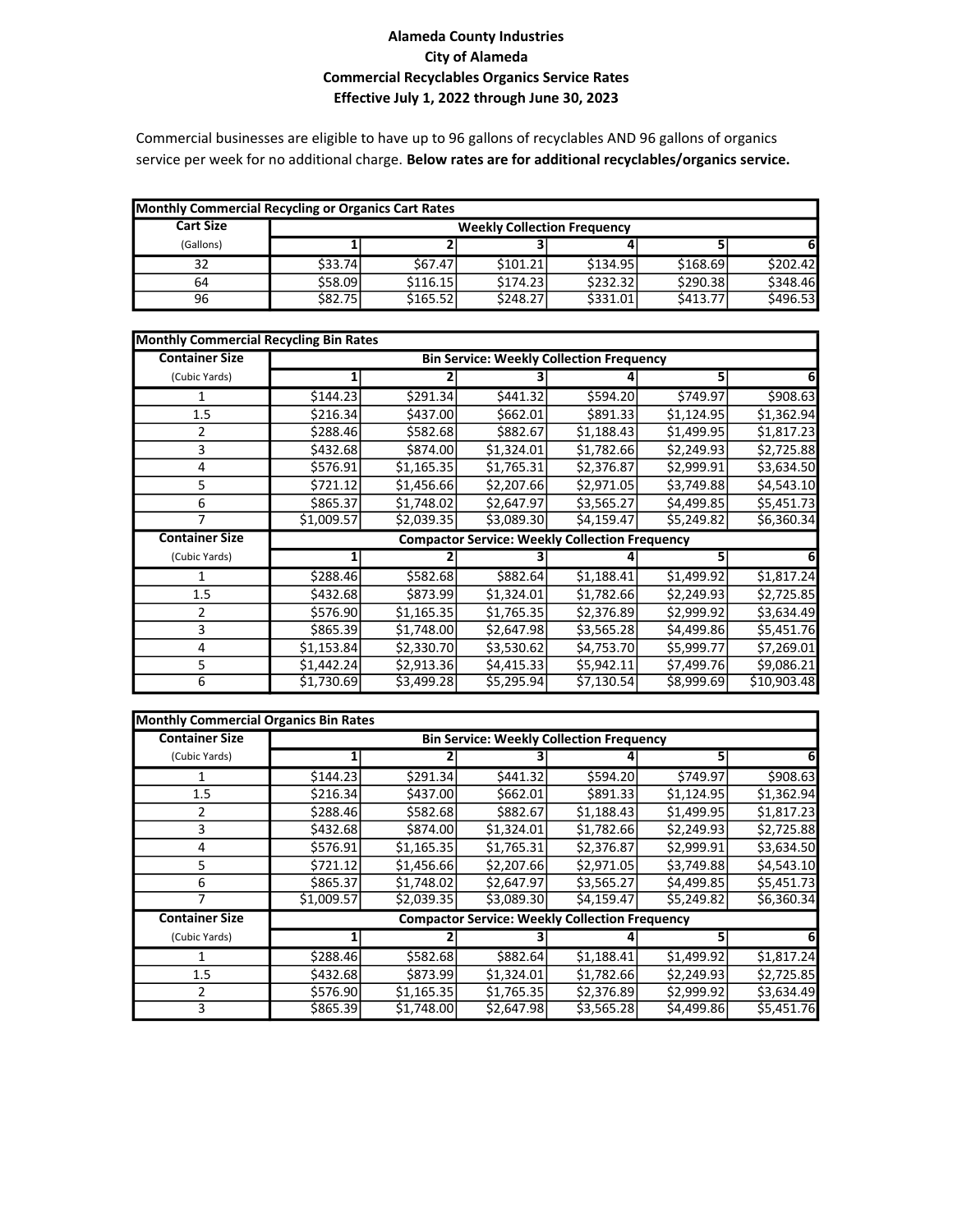#### Alameda County Industries City of Alameda Commercial Recyclables Organics Service Rates Effective July 1, 2022 through June 30, 2023

٦

| Miscellaneous Service - Rates per Occurrence        | Rate     |
|-----------------------------------------------------|----------|
|                                                     |          |
| Locks, Keys, Hasps                                  | \$38.44  |
|                                                     |          |
| Steam Cleaning - Per Cleaning                       | \$136.03 |
| Restart Fee for services reduced due to non-payment |          |
| lof account.                                        | \$167.71 |
| Service level changes in excess of once in a twelve |          |
| month period.                                       | \$27.46  |
| Cart Replacement in excess of once in a twelve      |          |
| month period.                                       | S71.66   |

| Special Pickups, Same-Day Service, or Non-Collection<br>Day Services - Recyclables or Organics |                   |                 |  |  |
|------------------------------------------------------------------------------------------------|-------------------|-----------------|--|--|
|                                                                                                |                   | <b>Rate Per</b> |  |  |
| <b>Container Size</b>                                                                          | <b>Collection</b> |                 |  |  |
| 32                                                                                             | Gallon            | \$12.49         |  |  |
| 64                                                                                             | Gallon            | \$25.20         |  |  |
| 96                                                                                             | Gallon            | \$37.83         |  |  |
| 1                                                                                              | Cubic Yard        | \$71.29         |  |  |
| 1.5                                                                                            | Cubic Yard        | \$106.90        |  |  |
| 2                                                                                              | Cubic Yard        | \$142.55        |  |  |
| 3                                                                                              | Cubic Yard        | \$213.83        |  |  |
| 4                                                                                              | Cubic Yard        | \$285.10        |  |  |
| 5                                                                                              | Cubic Yard        | \$356.38        |  |  |
| 6                                                                                              | Cubic Yard        | \$427.65        |  |  |
|                                                                                                | <b>Cubic Yard</b> | \$498.92        |  |  |

г

| <b>Commercial Bin Recycling &amp; Organics -</b><br><b>Contamination Fee</b> |                   |                |  |  |
|------------------------------------------------------------------------------|-------------------|----------------|--|--|
| <b>Container Size</b>                                                        |                   | <b>Maximum</b> |  |  |
| 32                                                                           | Gallon            | \$12.49        |  |  |
| 64                                                                           | Gallon            | \$25.20        |  |  |
| 96                                                                           | Gallon            | \$37.83        |  |  |
| 1                                                                            | <b>Cubic Yard</b> | \$89.10        |  |  |
| 1.5                                                                          | <b>Cubic Yard</b> | \$133.64       |  |  |
| 2                                                                            | <b>Cubic Yard</b> | \$178.19       |  |  |
| 3                                                                            | <b>Cubic Yard</b> | \$267.28       |  |  |
| 4                                                                            | <b>Cubic Yard</b> | \$356.37       |  |  |
| 5                                                                            | Cubic Yard        | \$445.47       |  |  |
| 6                                                                            | Cubic Yard        | \$534.56       |  |  |
|                                                                              | Cubic Yard        | \$623.66       |  |  |

| <b>Commercial Compactor Recycling &amp; Organics -</b><br><b>Contamination Fee</b> |                   |                |  |  |
|------------------------------------------------------------------------------------|-------------------|----------------|--|--|
| <b>Container Size</b>                                                              |                   | <b>Maximum</b> |  |  |
|                                                                                    | Cubic Yard        | \$178.19       |  |  |
| 1.5                                                                                | <b>Cubic Yard</b> | \$267.28       |  |  |
| 2                                                                                  | <b>Cubic Yard</b> | \$356.35       |  |  |
| 3                                                                                  | <b>Cubic Yard</b> | \$534.56       |  |  |
| 4                                                                                  | Cubic Yard        | \$712.76       |  |  |
| 5                                                                                  | Cubic Yard        | \$890.90       |  |  |
| 6                                                                                  | <b>Cubic Yard</b> | \$1,069.11     |  |  |
|                                                                                    | Cubic Yard        | \$1,247.32     |  |  |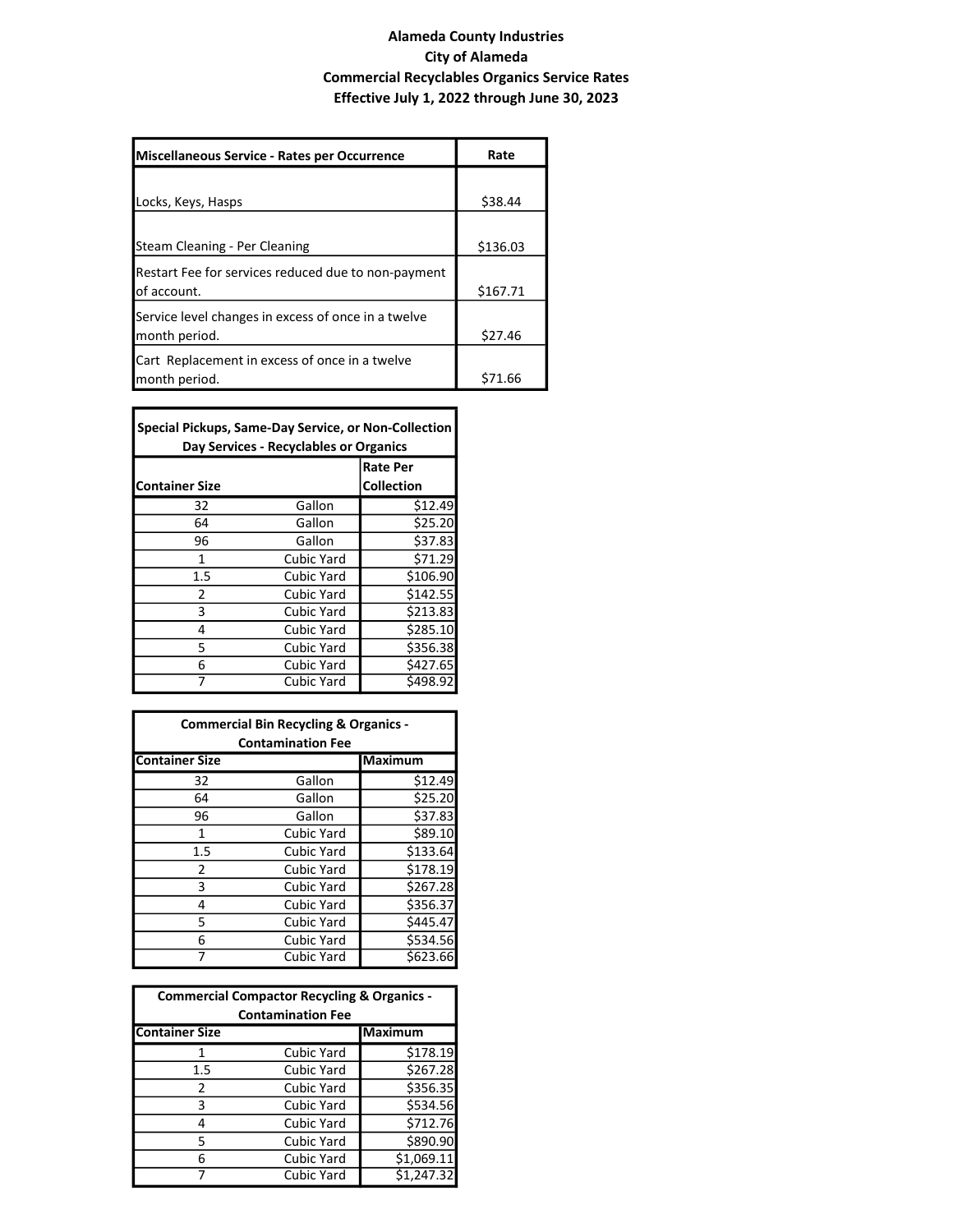Please note that the Per Pull Charge is applied each time a debris box or compactor is serviced. Overweight Charges are determined after collection, based on actual weight of materials, applied to each ton in excess of the tons allowed.

| <b>Material Type</b>                                             | <b>Debris Box Size</b> | <b>Per Pull</b><br>Charge | <b>Tons</b><br><b>Allowed</b> | Overweight<br><b>Charges - Per</b><br><b>Ton</b><br><b>Applied to tons</b><br>in excess of that<br>allowed in<br>previous column |
|------------------------------------------------------------------|------------------------|---------------------------|-------------------------------|----------------------------------------------------------------------------------------------------------------------------------|
|                                                                  | 10                     | \$724.48                  | $\sqrt{2}$                    | \$126.29                                                                                                                         |
|                                                                  | 15                     | \$1,086.72                | $\overline{3}$                | \$126.29                                                                                                                         |
| Garbage (Loose)                                                  | 20                     | \$1,448.96                | 4                             | \$126.29                                                                                                                         |
|                                                                  | 30                     | \$2,173.43                | 6                             | \$126.29                                                                                                                         |
|                                                                  | 40                     | \$2,897.91                | 8                             | \$126.29                                                                                                                         |
|                                                                  | 50                     | \$3,622.39                | 10                            | \$126.29                                                                                                                         |
|                                                                  |                        |                           |                               |                                                                                                                                  |
|                                                                  | 10                     | \$806.00                  | 3                             | \$126.29                                                                                                                         |
|                                                                  | 12                     | \$967.26                  | 3                             | \$126.29                                                                                                                         |
|                                                                  | 15                     | \$1,209.00                | $\overline{4}$                | \$126.29                                                                                                                         |
|                                                                  | 18                     | \$1,450.88                | 5.4                           | \$126.29                                                                                                                         |
| <b>Garbage (Compacted)</b>                                       | 20                     | \$1,612.00                | 6                             | \$126.29                                                                                                                         |
|                                                                  | 25                     | \$2,015.11                | 6                             | \$126.29                                                                                                                         |
|                                                                  | 30                     | \$2,418.00                | 9                             | \$126.29                                                                                                                         |
|                                                                  | 38                     | \$3,062.97                | 11                            | \$126.29                                                                                                                         |
|                                                                  | 40                     | \$3,224.01                | 11                            | \$126.29                                                                                                                         |
|                                                                  | 50                     | \$4,030.01                | 14                            | \$126.29                                                                                                                         |
| <b>Dirt</b>                                                      | 10                     | \$1,075.13                | $\overline{7}$                | \$140.35                                                                                                                         |
|                                                                  | 10                     | \$724.48                  | N/A                           | \$126.29                                                                                                                         |
|                                                                  | 15                     | \$1,086.72                | N/A                           | \$126.29                                                                                                                         |
| <b>Construction &amp; Demolition Materials / FRANCHISE RATES</b> | 20                     | \$1,449.00                | N/A                           | \$126.29                                                                                                                         |
|                                                                  | 30                     | \$2,173.50                | N/A                           | \$126.29                                                                                                                         |
|                                                                  | 40                     | \$2,898.00                | N/A                           | \$126.29                                                                                                                         |
|                                                                  |                        |                           |                               |                                                                                                                                  |
|                                                                  | 10                     | \$377.34                  | N/A                           | \$104.82                                                                                                                         |
| <b>Construction &amp; Demolition Materials /</b><br>NON-         | 15                     | \$377.34                  | N/A                           | \$104.82                                                                                                                         |
| <b>FRANCHISE RATES</b>                                           | 20                     | \$377.34                  | N/A                           | \$104.82                                                                                                                         |
|                                                                  | 30                     | \$501.00                  | N/A                           | \$104.82                                                                                                                         |
|                                                                  | 40                     | \$733.69                  | N/A                           | \$104.82                                                                                                                         |
| <b>Concrete (No Rebar)</b>                                       | 10                     | \$1,075.13                | 6                             | \$140.35                                                                                                                         |